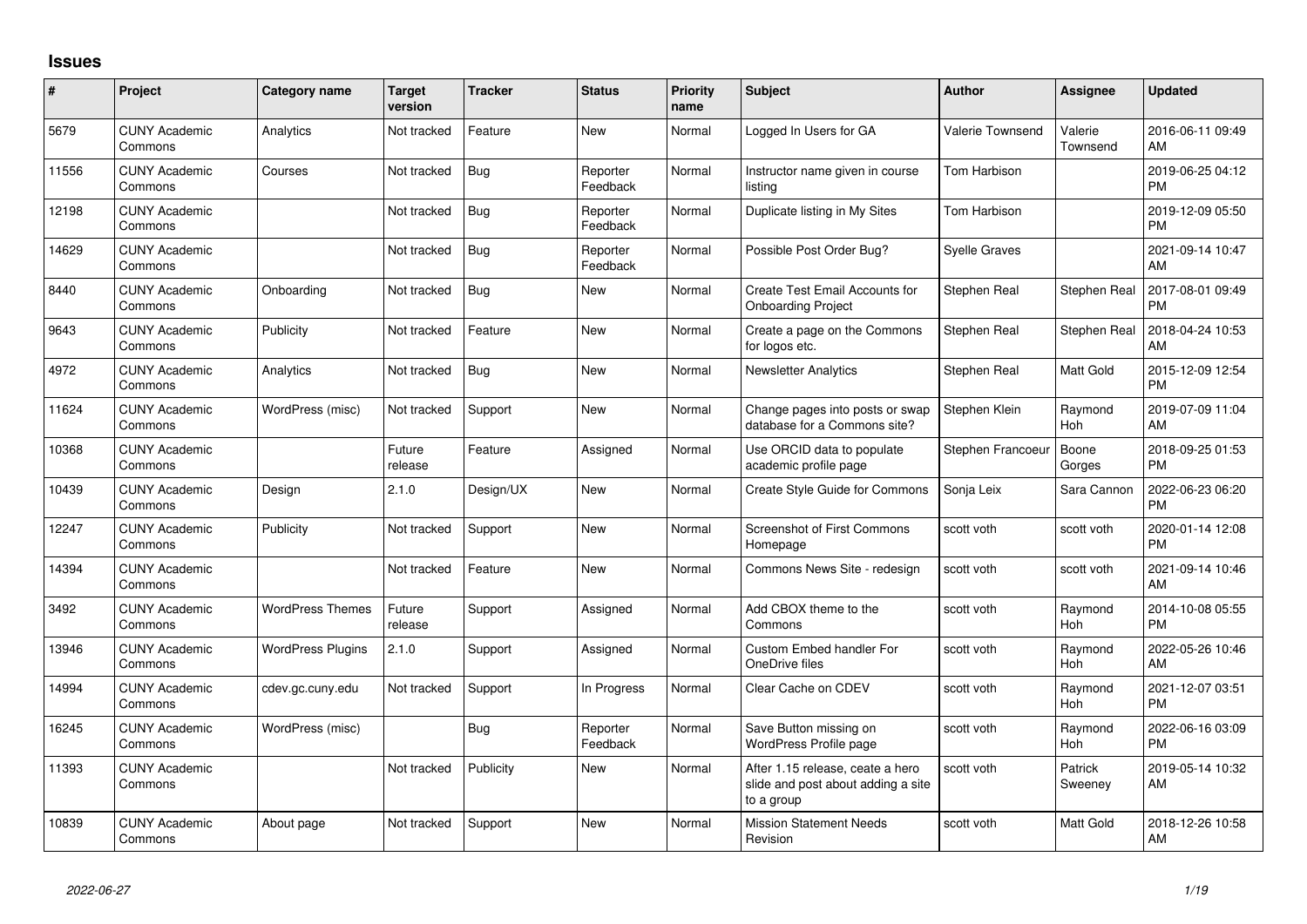| $\pmb{\#}$ | <b>Project</b>                  | Category name            | <b>Target</b><br>version | <b>Tracker</b> | <b>Status</b>        | <b>Priority</b><br>name | <b>Subject</b>                                                                      | <b>Author</b> | <b>Assignee</b>    | <b>Updated</b>                |
|------------|---------------------------------|--------------------------|--------------------------|----------------|----------------------|-------------------------|-------------------------------------------------------------------------------------|---------------|--------------------|-------------------------------|
| 11493      | <b>CUNY Academic</b><br>Commons | Domain Mapping           | Not tracked              | Support        | Reporter<br>Feedback | Normal                  | Domain Mapping Request - Talia<br>Schaffer                                          | scott voth    | <b>Matt Gold</b>   | 2019-08-06 08:39<br>AM        |
| 12392      | <b>CUNY Academic</b><br>Commons | Help/Codex               | Not tracked              | Documentation  | <b>New</b>           | Normal                  | <b>Updates to Common Commons</b><br>Questions on Help Page                          | scott voth    | Margaret<br>Galvan | 2020-02-11 10:53<br>AM        |
| 4438       | <b>CUNY Academic</b><br>Commons | Events                   | Future<br>release        | Bug            | Assigned             | Normal                  | Events Calendar - Export<br><b>Recurring Events</b>                                 | scott voth    | Daniel Jones       | 2016-05-23 04:25<br><b>PM</b> |
| 5827       | <b>CUNY Academic</b><br>Commons | <b>Public Portfolio</b>  | Future<br>release        | <b>Bug</b>     | Assigned             | Normal                  | Academic Interests square<br>bracket links not working                              | scott voth    | Chris Stein        | 2016-08-11 11:59<br><b>PM</b> |
| 10354      | <b>CUNY Academic</b><br>Commons | <b>Public Portfolio</b>  | Future<br>release        | Feature        | New                  | Normal                  | Opt out of Having a Profile Page                                                    | scott voth    | Chris Stein        | 2020-05-12 10:43<br>AM        |
| 9515       | <b>CUNY Academic</b><br>Commons | WordPress Plugins        | Not tracked              | Bug            | Reporter<br>Feedback | Normal                  | Text to Speech plugin - "More<br>Slowly" checkbox not working                       | scott voth    | Boone<br>Gorges    | 2018-06-13 02:26<br><b>PM</b> |
| 10226      | <b>CUNY Academic</b><br>Commons | Courses                  | Future<br>release        | Feature        | <b>New</b>           | Normal                  | Add "My Courses" to drop down<br>list                                               | scott voth    | Boone<br>Gorges    | 2021-11-19 12:42<br><b>PM</b> |
| 11386      | <b>CUNY Academic</b><br>Commons | WordPress - Media        | Not tracked              | Support        | Reporter<br>Feedback | Normal                  | disappearing images                                                                 | scott voth    | Boone<br>Gorges    | 2019-05-14 10:32<br>AM        |
| 11496      | <b>CUNY Academic</b><br>Commons | <b>Public Portfolio</b>  | 1.15.2                   | Support        | <b>New</b>           | Normal                  | Replace Twitter Icon on Member<br>Portfolio page                                    | scott voth    | Boone<br>Gorges    | 2019-06-06 01:03<br><b>PM</b> |
| 11531      | <b>CUNY Academic</b><br>Commons | Events                   | Future<br>release        | Feature        | <b>New</b>           | Normal                  | Main Events calendar should<br>include non-public events that<br>user has access to | scott voth    | Boone<br>Gorges    | 2019-06-11 10:00<br>AM        |
| 14113      | <b>CUNY Academic</b><br>Commons | WordPress (misc)         | Future<br>release        | Bug            | Hold                 | Normal                  | Block Editor Not Working on this<br>page - Json error                               | scott voth    | Boone<br>Gorges    | 2021-03-05 11:01<br>AM        |
| 15767      | <b>CUNY Academic</b><br>Commons | WordPress (misc)         |                          | Support        | <b>New</b>           | Normal                  | Site loading slowly                                                                 | scott voth    | Boone<br>Gorges    | 2022-04-04 08:56<br><b>PM</b> |
| 10982      | <b>CUNY Academic</b><br>Commons | Domain Mapping           | Not tracked              | Support        | Reporter<br>Feedback | Normal                  | <b>CNAME</b> question                                                               | scott voth    |                    | 2019-01-22 04:29<br><b>PM</b> |
| 11788      | <b>CUNY Academic</b><br>Commons | <b>WordPress Plugins</b> | Future<br>release        | Support        | Reporter<br>Feedback | Normal                  | Plugin Request - Browse Aloud                                                       | scott voth    |                    | 2019-09-24 08:42<br>AM        |
| 11860      | <b>CUNY Academic</b><br>Commons | Registration             | Future<br>release        | Feature        | <b>New</b>           | Normal                  | <b>Ensure Students Are Aware They</b><br>Can Use Aliases At Registration            | scott voth    |                    | 2019-09-24 08:46<br>AM        |
| 12573      | <b>CUNY Academic</b><br>Commons | <b>WordPress Plugins</b> | Future<br>release        | <b>Bug</b>     | <b>New</b>           | Normal                  | <b>CommentPress Core Issues</b>                                                     | scott voth    |                    | 2020-03-24 04:32<br><b>PM</b> |
| 4535       | <b>CUNY Academic</b><br>Commons | My Commons               | Future<br>release        | <b>Bug</b>     | <b>New</b>           | Low                     | My Commons filter issue                                                             | scott voth    | Raymond<br>Hoh     | 2015-09-01 11:17<br>AM        |
| 519        | <b>CUNY Academic</b><br>Commons | <b>BuddyPress Docs</b>   | Future<br>release        | Feature        | Assigned             | Low                     | TOC for individual docs - for new<br>BP "wiki-like" plugin                          | scott voth    | Boone<br>Gorges    | 2015-11-09 05:54<br><b>PM</b> |
| 5826       | <b>CUNY Academic</b><br>Commons | <b>WordPress Plugins</b> | Future<br>release        | Support        | Reporter<br>Feedback | Normal                  | Remove Subscription Options<br>plugin from directory                                | Sarah Morgano | Sarah<br>Morgano   | 2016-10-21 04:14<br><b>PM</b> |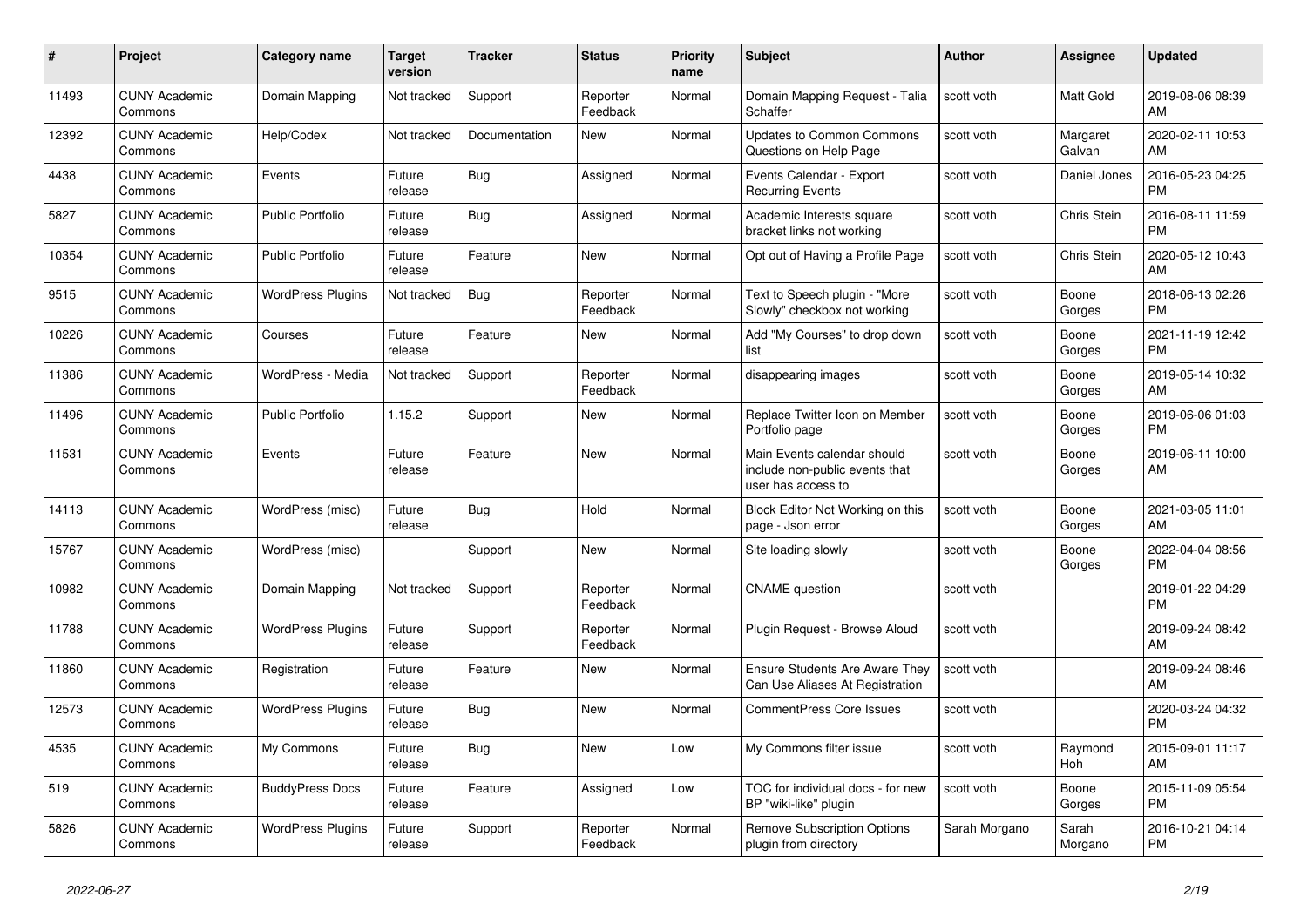| #     | Project                         | <b>Category name</b>     | <b>Target</b><br>version | <b>Tracker</b> | <b>Status</b>                       | <b>Priority</b><br>name | <b>Subject</b>                                                            | <b>Author</b>    | <b>Assignee</b>       | <b>Updated</b>                |
|-------|---------------------------------|--------------------------|--------------------------|----------------|-------------------------------------|-------------------------|---------------------------------------------------------------------------|------------------|-----------------------|-------------------------------|
| 585   | <b>CUNY Academic</b><br>Commons | Group Forums             | Future<br>release        | Feature        | Assigned                            | Normal                  | Merge Forum Topics                                                        | Sarah Morgano    | Boone<br>Gorges       | 2011-07-06 04:11<br><b>PM</b> |
| 1888  | <b>CUNY Academic</b><br>Commons | Home Page                | Future<br>release        | Feature        | Assigned                            | Normal                  | Refactor BP MPO Activity Filter to<br>support proper pagination           | Sarah Morgano    | Boone<br>Gorges       | 2014-05-01 07:11<br><b>PM</b> |
| 4222  | <b>CUNY Academic</b><br>Commons | User Experience          | Future<br>release        | Design/UX      | New                                 | Normal                  | Add information to 'Delete<br>Account' page                               | Samantha Raddatz | scott voth            | 2015-06-26 11:35<br>AM        |
| 4221  | <b>CUNY Academic</b><br>Commons | Group Forums             | Future<br>release        | Design/UX      | Assigned                            | Normal                  | Add 'Number of Posts' display<br>option to Forum page                     | Samantha Raddatz | Samantha<br>Raddatz   | 2015-06-26 02:21<br><b>PM</b> |
| 4226  | <b>CUNY Academic</b><br>Commons | <b>BuddyPress Docs</b>   | Future<br>release        | Design/UX      | <b>New</b>                          | Normal                  | Add option to connect a Doc with<br>a Group                               | Samantha Raddatz | Samantha<br>Raddatz   | 2015-09-09 04:08<br><b>PM</b> |
| 4253  | <b>CUNY Academic</b><br>Commons | <b>Public Portfolio</b>  | Future<br>release        | Design/UX      | New                                 | Normal                  | Encourage users to add portfolio<br>content                               | Samantha Raddatz | Samantha<br>Raddatz   | 2015-07-07 11:32<br>AM        |
| 4622  | <b>CUNY Academic</b><br>Commons | <b>Public Portfolio</b>  | Future<br>release        | Design/UX      | <b>New</b>                          | Normal                  | <b>Profile Visibility Settings</b>                                        | Samantha Raddatz | Samantha<br>Raddatz   | 2015-09-21 12:18<br><b>PM</b> |
| 5298  | <b>CUNY Academic</b><br>Commons |                          | Not tracked              | Publicity      | <b>New</b>                          | Normal                  | Survey Pop-Up Text                                                        | Samantha Raddatz | Samantha<br>Raddatz   | 2016-03-22 12:27<br><b>PM</b> |
| 4225  | <b>CUNY Academic</b><br>Commons | DiRT Integration         | Future<br>release        | Design/UX      | <b>New</b>                          | Normal                  | Add information to DIRT page (in<br>Create a Group)                       | Samantha Raddatz | Matt Gold             | 2015-06-26 03:14<br><b>PM</b> |
| 4592  | <b>CUNY Academic</b><br>Commons | Events                   | Future<br>release        | Design/UX      | <b>New</b>                          | Normal                  | Event Creation - Venue Dropdown<br>Slow                                   | Samantha Raddatz | Boone<br>Gorges       | 2015-09-14 04:56<br><b>PM</b> |
| 58    | <b>CUNY Academic</b><br>Commons | BuddyPress (misc)        | Future<br>release        | Feature        | Assigned                            | Low                     | Make member search sortable by<br>last name                               | Roberta Brody    | Boone<br>Gorges       | 2010-08-26 02:38<br><b>PM</b> |
| 14983 | <b>CUNY Academic</b><br>Commons | WordPress (misc)         | Not tracked              | Support        | Reporter<br>Feedback                | Normal                  | 'Read More" tag not working                                               | Rebecca Krisel   | Raymond<br>Hoh        | 2021-11-23 01:17<br><b>PM</b> |
| 3939  | <b>CUNY Academic</b><br>Commons | <b>WordPress Plugins</b> | Future<br>release        | Bug            | Hold                                | Normal                  | Activity stream support for<br>Co-Authors Plus plugin                     | Raymond Hoh      | Raymond<br><b>Hoh</b> | 2015-11-09 06:13<br><b>PM</b> |
| 11243 | <b>CUNY Academic</b><br>Commons | BuddyPress (misc)        | Future<br>release        | Bug            | <b>New</b>                          | Normal                  | Audit bp-custom.php                                                       | Raymond Hoh      | Raymond<br><b>Hoh</b> | 2022-04-26 11:59<br>AM        |
| 14496 | <b>CUNY Academic</b><br>Commons | Domain Mapping           | Future<br>release        | Bug            | <b>New</b>                          | Normal                  | Mapped domain SSO uses<br>third-party cookies                             | Raymond Hoh      | Raymond<br>Hoh        | 2021-05-24 04:03<br><b>PM</b> |
| 16177 | <b>CUNY Academic</b><br>Commons | Reply By Email           |                          | <b>Bug</b>     | <b>New</b>                          | Normal                  | Switch to Inbound mode for RBE                                            | Raymond Hoh      | Raymond<br><b>Hoh</b> | 2022-05-30 04:32<br><b>PM</b> |
| 16296 | <b>CUNY Academic</b><br>Commons | Home Page                | 2.0.2                    | Bug            | Staged for<br>Production<br>Release | Normal                  | 'Visit Profile" link on Member<br>Directory page doesn't work<br>properly | Raymond Hoh      | Raymond<br>Hoh        | 2022-06-24 07:54<br><b>PM</b> |
| 3691  | <b>CUNY Academic</b><br>Commons | <b>WordPress Plugins</b> | Future<br>release        | <b>Bug</b>     | <b>New</b>                          | Normal                  | <b>WPMU Domain Mapping</b><br>Debugging on cdev                           | Raymond Hoh      | Matt Gold             | 2014-12-12 09:04<br>AM        |
| 14908 | <b>CUNY Academic</b><br>Commons | Performance              |                          | Bug            | <b>New</b>                          | Normal                  | Stale object cache on cdev                                                | Raymond Hoh      | Boone<br>Gorges       | 2021-12-07 09:45<br>AM        |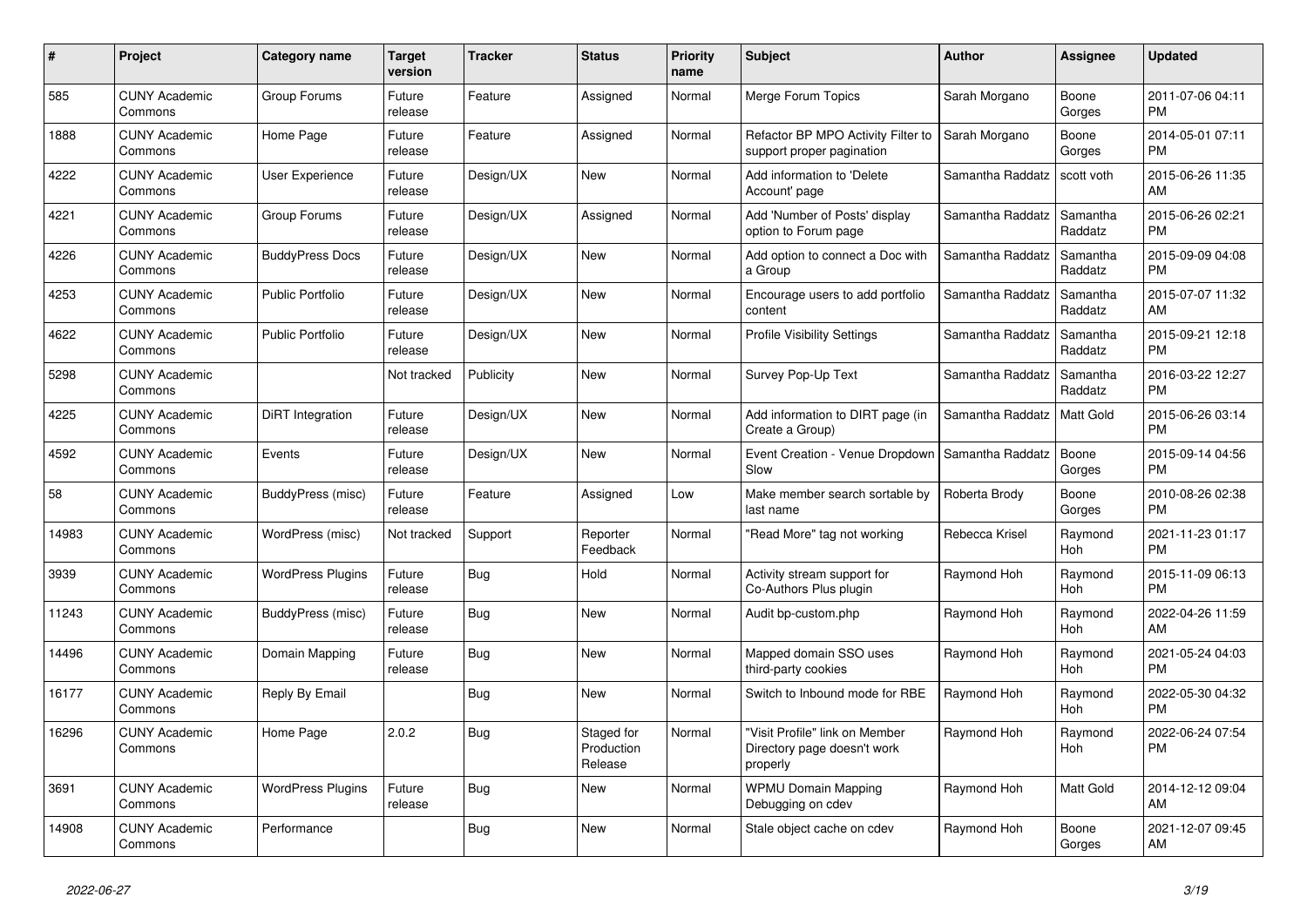| #     | Project                         | <b>Category name</b>     | <b>Target</b><br>version | <b>Tracker</b> | <b>Status</b>        | <b>Priority</b><br>name | Subject                                                                                                       | Author                  | <b>Assignee</b>     | <b>Updated</b>                |
|-------|---------------------------------|--------------------------|--------------------------|----------------|----------------------|-------------------------|---------------------------------------------------------------------------------------------------------------|-------------------------|---------------------|-------------------------------|
| 16255 | <b>CUNY Academic</b><br>Commons | WordPress (misc)         |                          | Bug            | <b>New</b>           | Normal                  | Need to define 'MULTISITE'<br>constant in wp-config.php                                                       | Raymond Hoh             |                     | 2022-06-19 09:31<br>AM        |
| 16294 | <b>CUNY Academic</b><br>Commons |                          |                          | <b>Bug</b>     | New                  | Urgent                  | CAC is down                                                                                                   | Raffi<br>Khatchadourian |                     | 2022-06-24 02:36<br><b>PM</b> |
| 5183  | <b>CUNY Academic</b><br>Commons | Social Paper             | Future<br>release        | Design/UX      | New                  | Normal                  | Creating a new paper when<br>viewing an existing paper                                                        | Raffi<br>Khatchadourian | Samantha<br>Raddatz | 2016-02-02 12:09<br><b>PM</b> |
| 15516 | <b>CUNY Academic</b><br>Commons | <b>WordPress Plugins</b> |                          | Bug            | Reporter<br>Feedback | Normal                  | Can't publish or save draft of post<br>on wordpress.com                                                       | Raffi<br>Khatchadourian | Raymond<br>Hoh      | 2022-03-02 05:52<br><b>PM</b> |
| 9420  | <b>CUNY Academic</b><br>Commons | cuny.is                  | Not tracked              | Feature        | <b>New</b>           | Normal                  | Request for http://cuny.is/streams                                                                            | Raffi<br>Khatchadourian | Marilyn<br>Weber    | 2018-04-02 10:08<br>AM        |
| 5182  | <b>CUNY Academic</b><br>Commons | Social Paper             | Future<br>release        | Design/UX      | New                  | Normal                  | "Publishing" a private paper on<br>social paper?                                                              | Raffi<br>Khatchadourian | Boone<br>Gorges     | 2016-10-13 04:12<br><b>PM</b> |
| 15242 | <b>CUNY Academic</b><br>Commons | Performance              | Not tracked              | <b>Bug</b>     | Reporter<br>Feedback | Normal                  | Slugist site                                                                                                  | Raffi<br>Khatchadourian | Boone<br>Gorges     | 2022-02-07 11:14<br>AM        |
| 11077 | <b>CUNY Academic</b><br>Commons | Events                   | Not tracked              | Feature        | Reporter<br>Feedback | Normal                  | Show event category description<br>in event list view                                                         | Raffi<br>Khatchadourian |                     | 2019-02-12 10:38<br>PM        |
| 14792 | <b>CUNY Academic</b><br>Commons |                          |                          | Bug            | New                  | Normal                  | Inconsistent email notifications<br>from gravity forms                                                        | Raffi<br>Khatchadourian |                     | 2021-10-04 01:50<br><b>PM</b> |
| 16290 | <b>CUNY Academic</b><br>Commons |                          |                          | Feature        | Reporter<br>Feedback | Normal                  | Add Table Of Contents Block<br>plug-in                                                                        | Raffi<br>Khatchadourian |                     | 2022-06-24 10:26<br>AM        |
| 8498  | <b>CUNY Academic</b><br>Commons | <b>WordPress Plugins</b> | Future<br>release        | Feature        | <b>New</b>           | Low                     | <b>Gravity Forms Email Users</b>                                                                              | Raffi<br>Khatchadourian | Matt Gold           | 2017-10-13 12:58<br><b>PM</b> |
| 8675  | <b>CUNY Academic</b><br>Commons | User Onboarding          | Future<br>release        | Bug            | Reporter<br>Feedback | Low                     | Add new User search screen calls   Paul Hebert<br>for the input of email address but<br>doesn't work with one |                         | Boone<br>Gorges     | 2017-10-11 11:17<br>AM        |
| 11449 | <b>CUNY Academic</b><br>Commons | WordPress - Media        | Not tracked              | Support        | Reporter<br>Feedback | Normal                  | Cloning Media Library for JITP<br>from Staging to Production Site                                             | Patrick DeDauw          | Boone<br>Gorges     | 2019-05-13 12:00<br><b>PM</b> |
| 14483 | <b>CUNY Academic</b><br>Commons | WordPress - Media        | Not tracked              | Bug            | Reporter<br>Feedback | Normal                  | Wordpress PDF Embed Stopped<br>Working after JITP Media Clone                                                 | Patrick DeDauw          | Boone<br>Gorges     | 2021-05-20 01:51<br><b>PM</b> |
| 6665  | <b>CUNY Academic</b><br>Commons |                          | Not tracked              | Publicity      | <b>New</b>           | Normal                  | Dead Link in 1.10 announcement<br>post                                                                        | Paige Dupont            | Stephen Real        | 2016-12-01 03:11<br><b>PM</b> |
| 9346  | <b>CUNY Academic</b><br>Commons | WordPress (misc)         | Not tracked              | Bug            | <b>New</b>           | Normal                  | Clone cetls.bmcc.cuny.edu for<br>development                                                                  | Owen Roberts            | Raymond<br>Hoh      | 2018-03-06 05:35<br><b>PM</b> |
| 3475  | <b>CUNY Academic</b><br>Commons | Events                   | Future<br>release        | Feature        | Assigned             | Normal                  | Request to add plugin to<br>streamline room<br>booking/appointment booking                                    | Naomi Barrettara        | Boone<br>Gorges     | 2014-12-01 05:14<br><b>PM</b> |
| 3510  | <b>CUNY Academic</b><br>Commons | Publicity                | 1.7                      | Publicity      | Assigned             | Normal                  | Post on the News Blog re: 'My<br>Commons'                                                                     | Micki Kaufman           | Sarah<br>Morgano    | 2014-10-15 11:18<br>AM        |
| 3511  | <b>CUNY Academic</b><br>Commons | Publicity                | 1.7                      | Publicity      | Assigned             | Normal                  | Social media for 1.7                                                                                          | Micki Kaufman           | Sarah<br>Morgano    | 2014-10-14 03:32<br><b>PM</b> |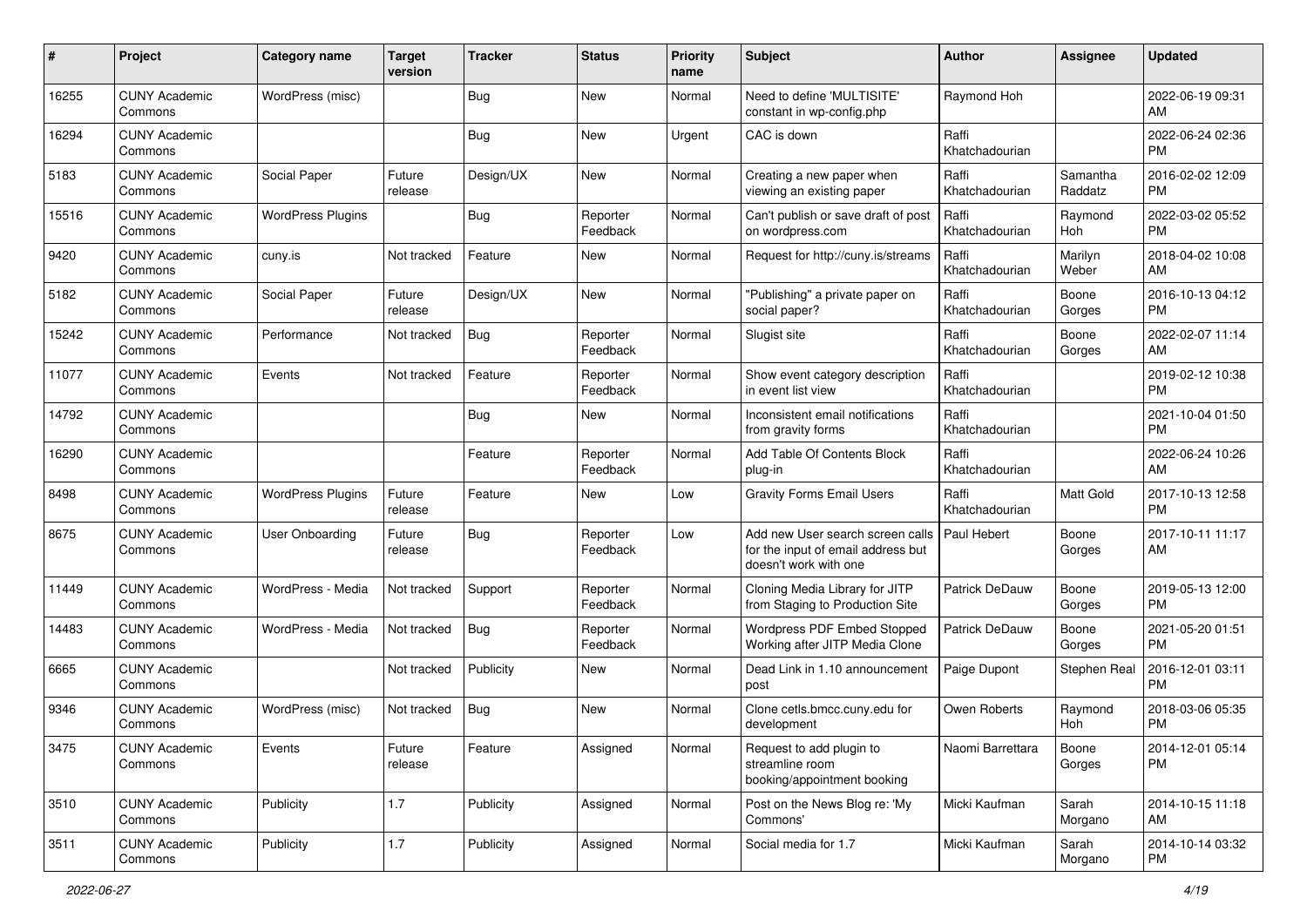| $\#$ | <b>Project</b>                  | Category name           | <b>Target</b><br>version | <b>Tracker</b> | <b>Status</b> | <b>Priority</b><br>name | <b>Subject</b>                                                                                                                               | <b>Author</b>          | Assignee              | <b>Updated</b>                |
|------|---------------------------------|-------------------------|--------------------------|----------------|---------------|-------------------------|----------------------------------------------------------------------------------------------------------------------------------------------|------------------------|-----------------------|-------------------------------|
| 3506 | <b>CUNY Academic</b><br>Commons | Publicity               | 1.7                      | Publicity      | <b>New</b>    | Normal                  | Prepare 1.7 email messaging                                                                                                                  | Micki Kaufman          | Micki<br>Kaufman      | 2014-10-01 12:36<br><b>PM</b> |
| 3509 | <b>CUNY Academic</b><br>Commons | Publicity               | 1.7                      | Publicity      | <b>New</b>    | Normal                  | Create 1.7 digital signage imagery                                                                                                           | Micki Kaufman          | Marilyn<br>Weber      | 2014-10-01 12:40<br><b>PM</b> |
| 2754 | <b>CUNY Academic</b><br>Commons | Design                  | Future<br>release        | Feature        | Assigned      | Normal                  | Determine strategy for CAC logo<br>handling in top header                                                                                    | Micki Kaufman          | Chris Stein           | 2015-01-05 08:53<br><b>PM</b> |
| 2753 | <b>CUNY Academic</b><br>Commons | <b>Public Portfolio</b> | Future<br>release        | Feature        | New           | Normal                  | Create actual actual tagification in<br>academic interests and other<br>fields                                                               | Micki Kaufman          | Boone<br>Gorges       | 2015-01-05 08:52<br><b>PM</b> |
| 3458 | <b>CUNY Academic</b><br>Commons | Groups (misc)           | Future<br>release        | Feature        | Assigned      | Normal                  | Filter Members of Group by<br>Campus                                                                                                         | <b>Michael Smith</b>   | Samantha<br>Raddatz   | 2014-09-26 08:32<br><b>PM</b> |
| 2167 | <b>CUNY Academic</b><br>Commons | WordPress (misc)        | Future<br>release        | Bug            | Assigned      | Normal                  | <b>CAC-Livestream Plugin Issues</b>                                                                                                          | Michael Smith          | Dominic<br>Giglio     | 2015-01-02 03:06<br><b>PM</b> |
| 9908 | <b>CUNY Academic</b><br>Commons |                         | Not tracked              | Feature        | <b>New</b>    | Normal                  | Is it possible to send email<br>updates to users (or an email<br>address not on the list) for only a<br>single page AFTER being<br>prompted? | <b>Michael Shields</b> | scott voth            | 2018-06-11 01:34<br><b>PM</b> |
| 481  | <b>CUNY Academic</b><br>Commons | Groups (misc)           | Future<br>release        | Feature        | Assigned      | Normal                  | ability to archive inactive groups<br>and blogs                                                                                              | Michael Mandiberg      | Samantha<br>Raddatz   | 2015-11-09 05:56<br><b>PM</b> |
| 5691 | <b>CUNY Academic</b><br>Commons | Blogs (BuddyPress)      | Future<br>release        | <b>Bug</b>     | Assigned      | High                    | Differing numbers on Sites display                                                                                                           | <b>Matt Gold</b>       | Raymond<br><b>Hoh</b> | 2016-06-13 01:37<br><b>PM</b> |
| 370  | <b>CUNY Academic</b><br>Commons | Registration            | Future<br>release        | Feature        | Assigned      | High                    | <b>Guest Accounts</b>                                                                                                                        | Matt Gold              | Matt Gold             | 2015-04-09 09:33<br><b>PM</b> |
| 5581 | <b>CUNY Academic</b><br>Commons | Analytics               | Future<br>release        | Feature        | Assigned      | Normal                  | Explore alternatives to Google<br>Analytics                                                                                                  | <b>Matt Gold</b>       | Valerie<br>Townsend   | 2020-04-17 03:12<br><b>PM</b> |
| 3090 | <b>CUNY Academic</b><br>Commons | Twitter page            | Future<br>release        | Feature        | Assigned      | Normal                  | Prevent Retweets from showing<br>up on Commons twitter page                                                                                  | <b>Matt Gold</b>       | <b>Tahir Butt</b>     | 2016-10-24 11:31<br>AM        |
| 6426 | <b>CUNY Academic</b><br>Commons | Spam/Spam<br>Prevention | Future<br>release        | Feature        | Assigned      | Normal                  | Force captcha on all comments?                                                                                                               | <b>Matt Gold</b>       | <b>Tahir Butt</b>     | 2016-10-24 02:06<br><b>PM</b> |
| 5316 | <b>CUNY Academic</b><br>Commons | User Experience         | Future<br>release        | Feature        | Assigned      | Normal                  | Prompt user email address<br>updates                                                                                                         | <b>Matt Gold</b>       | <b>Stephen Real</b>   | 2016-12-21 03:30<br><b>PM</b> |
| 4070 | <b>CUNY Academic</b><br>Commons | Analytics               | Not tracked              | Support        | Assigned      | Normal                  | Request for JITP site analytics                                                                                                              | Matt Gold              | Seth Persons          | 2016-02-23 03:09<br><b>PM</b> |
| 636  | <b>CUNY Academic</b><br>Commons | WordPress (misc)        | Not tracked              | Support        | Assigned      | Normal                  | Create Lynda.com-like Table of<br><b>Contents for Prospective Tutorial</b><br>Screencasts                                                    | <b>Matt Gold</b>       | scott voth            | 2016-02-23 03:12<br><b>PM</b> |
| 3524 | <b>CUNY Academic</b><br>Commons | Documentation           | Not tracked              | Documentation  | Assigned      | Normal                  | Post describing all you can do<br>when starting up a new<br>blog/group                                                                       | <b>Matt Gold</b>       | scott voth            | 2014-10-04 12:56<br><b>PM</b> |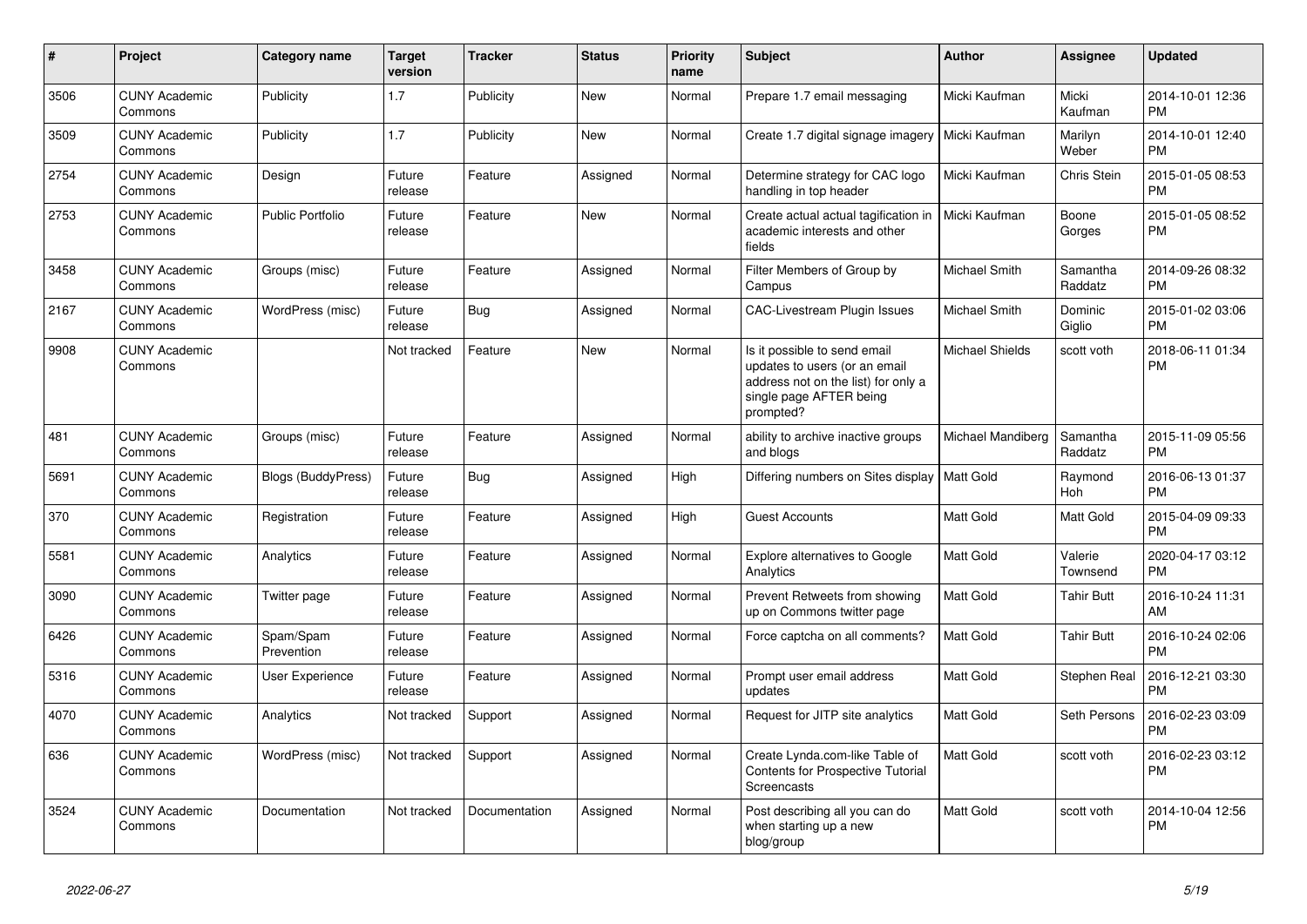| $\#$ | <b>Project</b>                  | Category name            | <b>Target</b><br>version | <b>Tracker</b> | <b>Status</b>        | <b>Priority</b><br>name | <b>Subject</b>                                                        | Author           | Assignee              | <b>Updated</b>                |
|------|---------------------------------|--------------------------|--------------------------|----------------|----------------------|-------------------------|-----------------------------------------------------------------------|------------------|-----------------------|-------------------------------|
| 6115 | <b>CUNY Academic</b><br>Commons | Publicity                | Not tracked              | Feature        | Assigned             | Normal                  | create digital signage for GC                                         | <b>Matt Gold</b> | scott voth            | 2016-10-11 10:09<br><b>PM</b> |
| 653  | <b>CUNY Academic</b><br>Commons | Group Blogs              | Future<br>release        | Feature        | Assigned             | Normal                  | Redesign Integration of Groups<br>and Blogs                           | <b>Matt Gold</b> | Samantha<br>Raddatz   | 2015-11-09 05:40<br><b>PM</b> |
| 1105 | <b>CUNY Academic</b><br>Commons | WordPress (misc)         | Future<br>release        | Feature        | Assigned             | Normal                  | Rephrase Blog Privacy Options                                         | <b>Matt Gold</b> | Samantha<br>Raddatz   | 2015-11-09 06:19<br><b>PM</b> |
| 4027 | <b>CUNY Academic</b><br>Commons | Commons In A Box         | Not tracked              | Design/UX      | Assigned             | Normal                  | Usability review of CBOX update<br>procedures                         | Matt Gold        | Samantha<br>Raddatz   | 2015-05-11 06:36<br><b>PM</b> |
| 4235 | <b>CUNY Academic</b><br>Commons |                          | Not tracked              | Design/UX      | Assigned             | Normal                  | Explore user experience around<br>comments on forum topics vs<br>docs | <b>Matt Gold</b> | Samantha<br>Raddatz   | 2015-07-21 10:23<br>AM        |
| 4404 | <b>CUNY Academic</b><br>Commons | <b>Public Portfolio</b>  | Future<br>release        | Design/UX      | Assigned             | Normal                  | Change color of permissions info<br>on portfolio editing interface    | <b>Matt Gold</b> | Samantha<br>Raddatz   | 2015-08-11 05:28<br><b>PM</b> |
| 4661 | <b>CUNY Academic</b><br>Commons | User Experience          | Future<br>release        | Bug            | Assigned             | Normal                  | <b>Simplify Events text</b>                                           | Matt Gold        | Samantha<br>Raddatz   | 2015-10-02 09:06<br><b>PM</b> |
| 4986 | <b>CUNY Academic</b><br>Commons | ZenDesk                  | Not tracked              | Support        | Assigned             | Normal                  | Prepare documentation for<br>Zendesk re web widget                    | <b>Matt Gold</b> | Samantha<br>Raddatz   | 2016-02-25 03:09<br><b>PM</b> |
| 497  | <b>CUNY Academic</b><br>Commons | <b>WordPress Plugins</b> | Future<br>release        | Feature        | Assigned             | Normal                  | Drag and Drop Ordering on<br>Gallery Post Plugin                      | <b>Matt Gold</b> | Ron Rennick           | 2015-11-09 06:18<br><b>PM</b> |
| 3369 | <b>CUNY Academic</b><br>Commons | Reply By Email           | Not tracked              | Outreach       | Hold                 | Normal                  | Release reply by email to WP<br>plugin directory                      | <b>Matt Gold</b> | Raymond<br>Hoh        | 2016-03-01 12:46<br><b>PM</b> |
| 3517 | <b>CUNY Academic</b><br>Commons | My Commons               | Future<br>release        | Feature        | Assigned             | Normal                  | Mute/Unmute My Commons<br>updates                                     | <b>Matt Gold</b> | Raymond<br>Hoh        | 2015-11-09 01:19<br><b>PM</b> |
| 3536 | <b>CUNY Academic</b><br>Commons | My Commons               | Future<br>release        | Feature        | Assigned             | Normal                  | Infinite Scroll on My Commons<br>page                                 | <b>Matt Gold</b> | Raymond<br>Hoh        | 2015-04-13 04:42<br><b>PM</b> |
| 3577 | <b>CUNY Academic</b><br>Commons | My Commons               | Future<br>release        | Design/UX      | Assigned             | Normal                  | Replies to items in My Commons                                        | <b>Matt Gold</b> | Raymond<br>Hoh        | 2015-04-09 05:19<br><b>PM</b> |
| 3662 | <b>CUNY Academic</b><br>Commons | <b>SEO</b>               | Future<br>release        | Feature        | Assigned             | Normal                  | Duplicate Content/SEO/Google<br>issues                                | <b>Matt Gold</b> | Raymond<br>Hoh        | 2015-04-13 04:37<br><b>PM</b> |
| 6671 | <b>CUNY Academic</b><br>Commons | Reply By Email           | Not tracked              | <b>Bug</b>     | Assigned             | Normal                  | "Post too often" RBE error<br>message                                 | Matt Gold        | Raymond<br>Hoh        | 2016-11-11 09:55<br>AM        |
| 6995 | <b>CUNY Academic</b><br>Commons | Home Page                | Not tracked              | <b>Bug</b>     | Assigned             | Normal                  | member filter on homepage not<br>working                              | Matt Gold        | Raymond<br>Hoh        | 2016-12-11 09:46<br><b>PM</b> |
| 7115 | <b>CUNY Academic</b><br>Commons | Groups (misc)            | Future<br>release        | Feature        | Reporter<br>Feedback | Normal                  | make licensing info clear during<br>group creation                    | Matt Gold        | Raymond<br><b>Hoh</b> | 2020-12-08 11:32<br>AM        |
| 8976 | <b>CUNY Academic</b><br>Commons | Reply By Email           | Not tracked              | Feature        | Assigned             | Normal                  | Package RBE new topics<br>posting?                                    | <b>Matt Gold</b> | Raymond<br>Hoh        | 2017-12-04 02:34<br><b>PM</b> |
| 8991 | <b>CUNY Academic</b><br>Commons | Reply By Email           | Not tracked              | Bug            | Hold                 | Normal                  | RBE duplicate email message<br>issue                                  | <b>Matt Gold</b> | Raymond<br>Hoh        | 2018-02-18 08:53<br><b>PM</b> |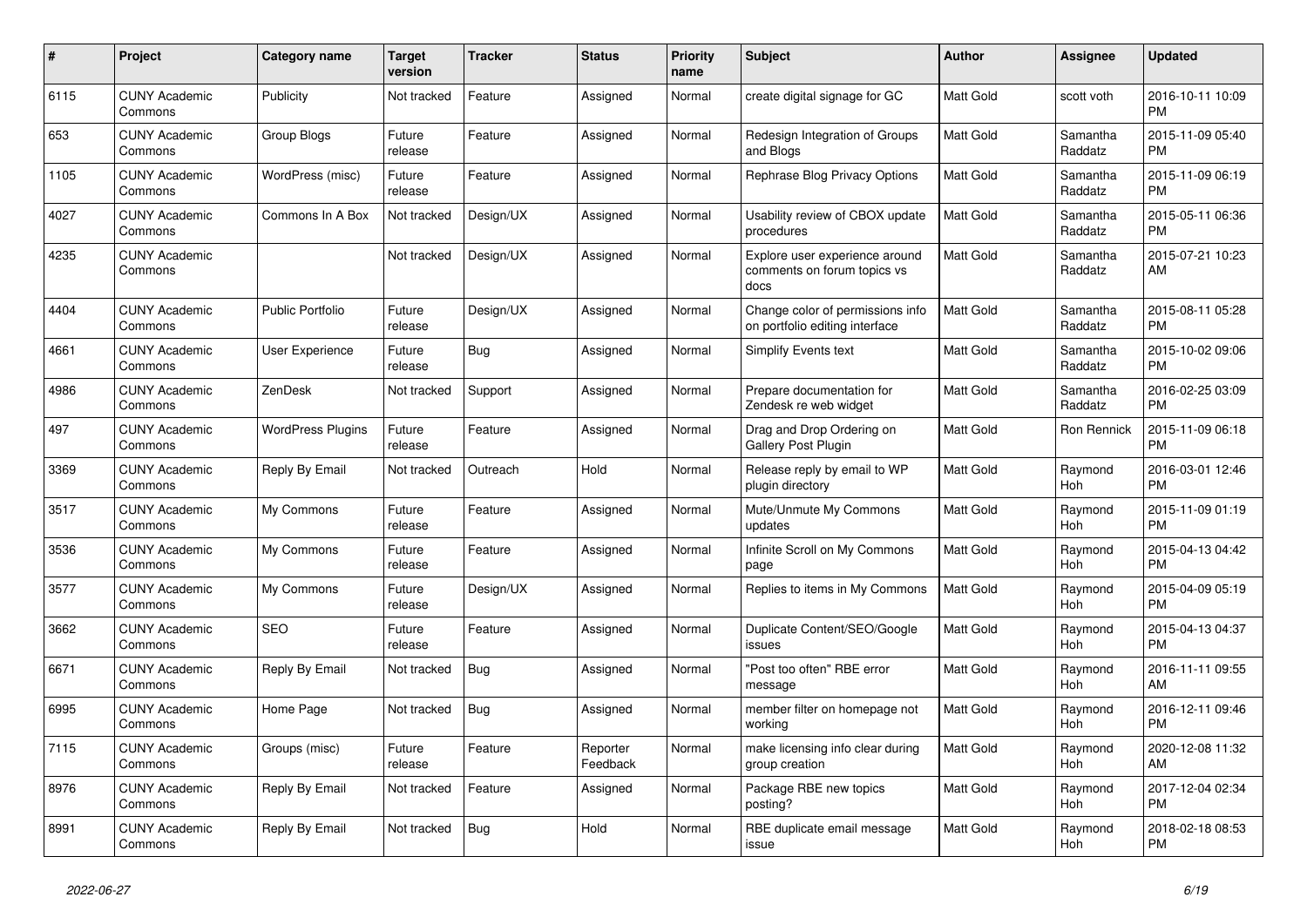| #     | Project                         | <b>Category name</b>    | <b>Target</b><br>version | <b>Tracker</b> | <b>Status</b>        | <b>Priority</b><br>name | <b>Subject</b>                                                                        | Author           | <b>Assignee</b>    | <b>Updated</b>                |
|-------|---------------------------------|-------------------------|--------------------------|----------------|----------------------|-------------------------|---------------------------------------------------------------------------------------|------------------|--------------------|-------------------------------|
| 10659 | <b>CUNY Academic</b><br>Commons | Group Forums            | Future<br>release        | Feature        | Assigned             | Normal                  | Post to multiple groups via email                                                     | Matt Gold        | Raymond<br>Hoh     | 2018-11-15 12:54<br>AM        |
| 8992  | <b>NYCDH Community</b><br>Site  |                         |                          | <b>Bug</b>     | Assigned             | Normal                  | Multiple RBE error reports                                                            | Matt Gold        | Raymond<br>Hoh     | 2017-12-11 05:43<br>PМ        |
| 8902  | <b>CUNY Academic</b><br>Commons | Design                  | Not tracked              | Feature        | Assigned             | Normal                  | Report back on research on<br><b>BuddyPress themes</b>                                | Matt Gold        | Michael Smith      | 2017-11-10 12:31<br>РM        |
| 3657  | <b>CUNY Academic</b><br>Commons | WordPress (misc)        | Not tracked              | Feature        | New                  | Normal                  | Create alert for GC email<br>addresses                                                | Matt Gold        | <b>Matt Gold</b>   | 2016-04-14 11:29<br><b>PM</b> |
| 8898  | <b>CUNY Academic</b><br>Commons | Social Paper            | Not tracked              | Feature        | Assigned             | Normal                  | Usage data on docs and social<br>paper                                                | Matt Gold        | <b>Matt Gold</b>   | 2017-11-16 11:32<br>AM        |
| 9015  | <b>CUNY Academic</b><br>Commons | Groups (misc)           | Not tracked              | Outreach       | Assigned             | Normal                  | Email group admins the email<br>addresses of their groups                             | Matt Gold        | Matt Gold          | 2018-01-02 09:54<br>AM        |
| 8837  | <b>CUNY Academic</b><br>Commons |                         | Not tracked              | Feature        | Assigned             | Normal                  | Create a form to request info from<br>people requesting premium<br>themes and plugins | Matt Gold        | Marilyn<br>Weber   | 2017-11-14 03:35<br><b>PM</b> |
| 6298  | <b>CUNY Academic</b><br>Commons | <b>User Experience</b>  | Not tracked              | Design/UX      | Assigned             | Normal                  | Examine data from survey                                                              | Matt Gold        | Margaret<br>Galvan | 2016-10-14 12:16<br>РM        |
| 5955  | <b>CUNY Academic</b><br>Commons | Outreach                | Future<br>release        | Feature        | Assigned             | Normal                  | Create auto-newsletter for<br>commons members                                         | Matt Gold        | Luke Waltzer       | 2016-08-30 10:34<br>AM        |
| 8666  | <b>CUNY Academic</b><br>Commons | Teaching                | Not tracked              | Documentation  | Assigned             | Normal                  | Create Teaching on the<br>Commons Resource Page                                       | Matt Gold        | Laurie Hurson      | 2019-09-23 03:16<br><b>PM</b> |
| 412   | <b>CUNY Academic</b><br>Commons | <b>WordPress Themes</b> | Future<br>release        | Feature        | Assigned             | Normal                  | <b>Featured Themes</b>                                                                | Matt Gold        | Dominic<br>Giglio  | 2015-01-05 08:44<br>РM        |
| 365   | <b>CUNY Academic</b><br>Commons | WordPress (misc)        | Future<br>release        | Feature        | Assigned             | Normal                  | <b>Create Mouseover Tooltips</b><br>throughout Site                                   | Matt Gold        | Chris Stein        | 2015-11-09 06:18<br><b>PM</b> |
| 1544  | <b>CUNY Academic</b><br>Commons | Groups (misc)           | Future<br>release        | Feature        | Reporter<br>Feedback | Normal                  | Group Filtering and Sorting                                                           | Matt Gold        | Chris Stein        | 2019-03-01 02:25<br><b>PM</b> |
| 3770  | <b>CUNY Academic</b><br>Commons | <b>Public Portfolio</b> | Future<br>release        | Feature        | Assigned             | Normal                  | Improve Layout/Formatting of<br>Positions Area on Public<br><b>Portfolios</b>         | Matt Gold        | Chris Stein        | 2015-04-01 09:17<br>РM        |
| 9028  | <b>CUNY Academic</b><br>Commons | Onboarding              | Future<br>release        | Feature        | Assigned             | Normal                  | suggest groups to new members<br>during the registration process                      | Matt Gold        | Chris Stein        | 2018-10-24 12:34<br><b>PM</b> |
| 287   | <b>CUNY Academic</b><br>Commons | WordPress (misc)        | Future<br>release        | Feature        | Assigned             | Normal                  | Create troubleshooting tool for<br>account sign-up                                    | Matt Gold        | Boone<br>Gorges    | 2015-11-09 06:17<br>PM        |
| 377   | <b>CUNY Academic</b><br>Commons | BuddyPress (misc)       | Future<br>release        | Feature        | Assigned             | Normal                  | Like buttons                                                                          | <b>Matt Gold</b> | Boone<br>Gorges    | 2010-11-16 05:13<br>PM        |
| 435   | <b>CUNY Academic</b><br>Commons | BuddyPress (misc)       | Future<br>release        | Feature        | Assigned             | Normal                  | Include Avatar Images in Forum<br><b>Post Notification Emails</b>                     | Matt Gold        | Boone<br>Gorges    | 2010-12-08 12:40<br><b>PM</b> |
| 500   | <b>CUNY Academic</b><br>Commons | BuddyPress (misc)       | Future<br>release        | Feature        | Assigned             | Normal                  | Export Group Data                                                                     | Matt Gold        | Boone<br>Gorges    | 2010-12-19 12:09<br><b>PM</b> |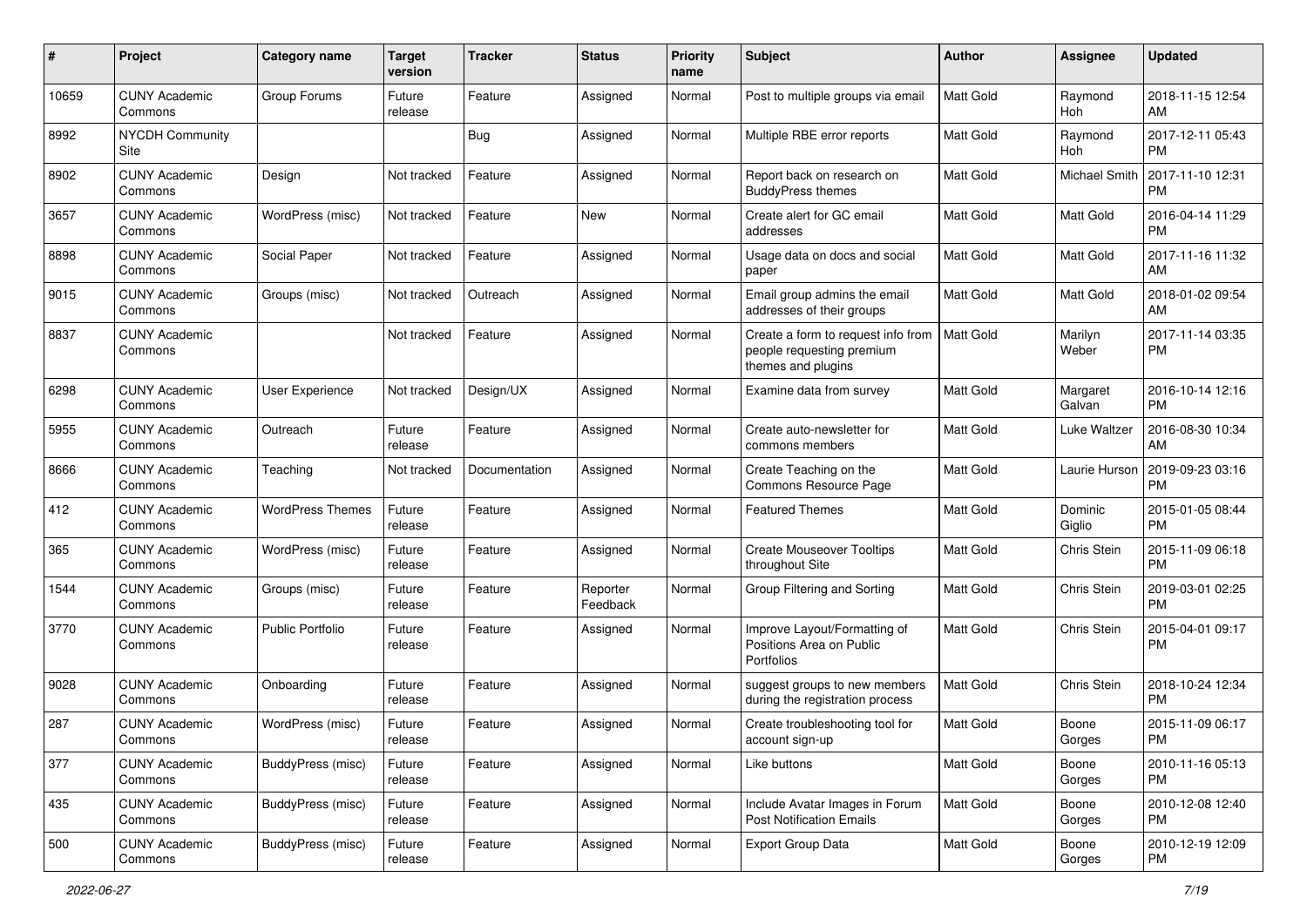| #    | Project                         | <b>Category name</b>     | <b>Target</b><br>version | <b>Tracker</b> | <b>Status</b>        | <b>Priority</b><br>name | Subject                                                               | Author           | <b>Assignee</b> | <b>Updated</b>                |
|------|---------------------------------|--------------------------|--------------------------|----------------|----------------------|-------------------------|-----------------------------------------------------------------------|------------------|-----------------|-------------------------------|
| 554  | <b>CUNY Academic</b><br>Commons | BuddyPress (misc)        | Future<br>release        | Feature        | Assigned             | Normal                  | Add Trackback notifications to<br>site-wide activity feed             | <b>Matt Gold</b> | Boone<br>Gorges | 2015-11-09 06:19<br>PM        |
| 599  | <b>CUNY Academic</b><br>Commons | BuddyPress (misc)        | Future<br>release        | Feature        | Assigned             | Normal                  | Consider adding rating plugins for<br><b>BuddyPress/BBPress</b>       | Matt Gold        | Boone<br>Gorges | 2011-08-22 06:50<br><b>PM</b> |
| 635  | <b>CUNY Academic</b><br>Commons | BuddyPress (misc)        | Future<br>release        | Feature        | Assigned             | Normal                  | Big Blue Button -<br>Videoconferencing in Groups and<br><b>Blogs</b>  | <b>Matt Gold</b> | Boone<br>Gorges | 2011-03-14 03:24<br><b>PM</b> |
| 658  | <b>CUNY Academic</b><br>Commons | <b>WordPress Plugins</b> | Future<br>release        | Feature        | Assigned             | Normal                  | Rebulid Sitewide Tag Suggestion                                       | Matt Gold        | Boone<br>Gorges | 2015-01-05 08:47<br>PM        |
| 2523 | <b>CUNY Academic</b><br>Commons | <b>BuddyPress Docs</b>   | Future<br>release        | Feature        | Assigned             | Normal                  | Allow Users to Upload Images to<br><b>BP</b> Docs                     | Matt Gold        | Boone<br>Gorges | 2015-11-09 06:14<br>PM        |
| 3042 | <b>CUNY Academic</b><br>Commons | <b>Public Portfolio</b>  | Future<br>release        | Feature        | Assigned             | Normal                  | Browsing member interests                                             | Matt Gold        | Boone<br>Gorges | 2015-03-21 09:04<br>PM        |
| 3220 | <b>CUNY Academic</b><br>Commons | <b>Public Portfolio</b>  | Future<br>release        | Feature        | Assigned             | Normal                  | Add indent/outdent option to<br>Formatting Buttons on Profile<br>Page | Matt Gold        | Boone<br>Gorges | 2014-05-21 10:39<br>PM        |
| 3308 | <b>CUNY Academic</b><br>Commons | Group Invitations        | Future<br>release        | Feature        | Assigned             | Normal                  | Allow members to rescind group<br>invitations                         | Matt Gold        | Boone<br>Gorges | 2015-04-01 08:53<br>PM        |
| 3419 | <b>CUNY Academic</b><br>Commons | Group Invitations        | 1.6.14                   | Bug            | Testing<br>Required  | Normal                  | Neatening the display of<br>messages on group requests                | Matt Gold        | Boone<br>Gorges | 2014-09-01 09:29<br>PM        |
| 3759 | <b>CUNY Academic</b><br>Commons | WordPress (misc)         | Future<br>release        | Feature        | Assigned             | Normal                  | Review Interface for Adding Users   Matt Gold<br>to Blogs             |                  | Boone<br>Gorges | 2015-03-24 05:52<br>PM        |
| 3768 | <b>CUNY Academic</b><br>Commons | <b>Public Portfolio</b>  | Future<br>release        | Feature        | Assigned             | Normal                  | Institutions/Past positions on<br>public portfolios                   | <b>Matt Gold</b> | Boone<br>Gorges | 2018-04-23 10:44<br>AM        |
| 4053 | <b>CUNY Academic</b><br>Commons | Events                   | Future<br>release        | Feature        | Assigned             | Normal                  | Create new tab for past events                                        | <b>Matt Gold</b> | Boone<br>Gorges | 2015-05-12 02:10<br><b>PM</b> |
| 4238 | <b>CUNY Academic</b><br>Commons | Events                   | Future<br>release        | Feature        | Assigned             | Normal                  | Copy Events to Other Groups?                                          | <b>Matt Gold</b> | Boone<br>Gorges | 2015-07-02 10:08<br>AM        |
| 4903 | <b>CUNY Academic</b><br>Commons | Events                   | Future<br>release        | Design/UX      | Assigned             | Normal                  | Improving visual appearance of<br>event calendars                     | <b>Matt Gold</b> | Boone<br>Gorges | 2016-10-13 11:51<br>AM        |
| 4980 | <b>CUNY Academic</b><br>Commons | Home Page                | Future<br>release        | Feature        | Assigned             | Normal                  | CAC Featured Content -- Adding<br>Randomization                       | Matt Gold        | Boone<br>Gorges | 2016-12-12 03:01<br>PM        |
| 5696 | <b>CUNY Academic</b><br>Commons | Events                   | Future<br>release        | Feature        | Assigned             | Normal                  | Events Calendar - display options<br>/ calendar aggregation           | Matt Gold        | Boone<br>Gorges | 2016-10-13 11:44<br>AM        |
| 6014 | <b>CUNY Academic</b><br>Commons | Publicity                | Future<br>release        | Publicity      | Reporter<br>Feedback | Normal                  | Google search listing                                                 | Matt Gold        | Boone<br>Gorges | 2016-09-21 03:48<br>PM        |
| 8756 | <b>CUNY Academic</b><br>Commons | Group Blogs              | Future<br>release        | Feature        | Hold                 | Normal                  | Connect multiple blogs to one<br>group?                               | Matt Gold        | Boone<br>Gorges | 2017-09-30 10:42<br>AM        |
| 8836 | <b>CUNY Academic</b><br>Commons | Blogs (BuddyPress)       | Future<br>release        | Feature        | Assigned             | Normal                  | Redesign site launch process                                          | Matt Gold        | Boone<br>Gorges | 2019-10-03 02:49<br>PM        |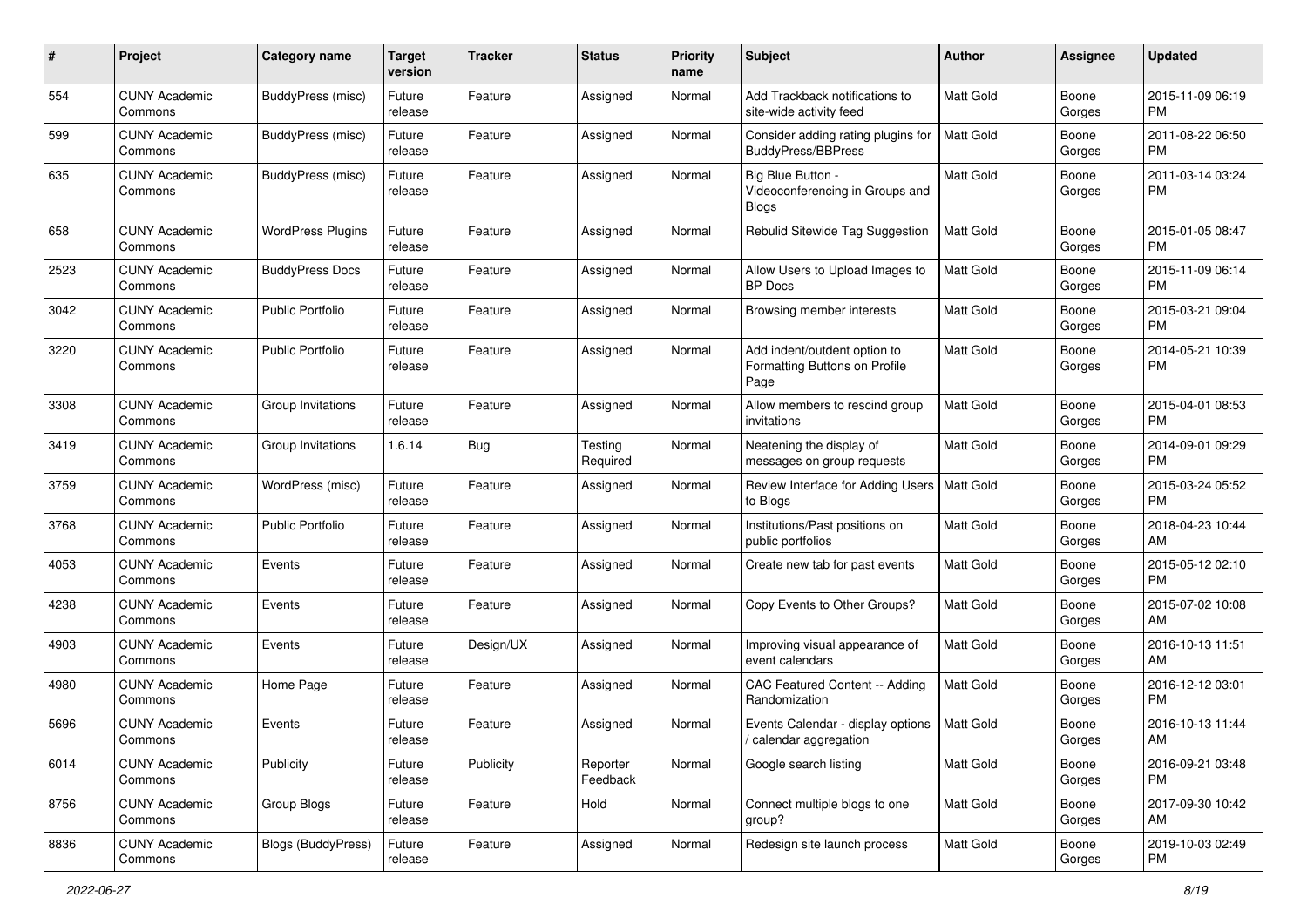| #     | Project                         | <b>Category name</b>       | <b>Target</b><br>version | <b>Tracker</b> | <b>Status</b>        | <b>Priority</b><br>name | Subject                                                                       | Author           | <b>Assignee</b>     | <b>Updated</b>                |
|-------|---------------------------------|----------------------------|--------------------------|----------------|----------------------|-------------------------|-------------------------------------------------------------------------------|------------------|---------------------|-------------------------------|
| 8900  | <b>CUNY Academic</b><br>Commons | Accessibility              | Future<br>release        | Feature        | Assigned             | Normal                  | Look into tools to enforce<br>accessibility in WP environment                 | <b>Matt Gold</b> | Boone<br>Gorges     | 2022-04-26 11:59<br>AM        |
| 8901  | <b>CUNY Academic</b><br>Commons | Accessibility              | Future<br>release        | Feature        | Assigned             | Normal                  | Theme analysis for accessibility                                              | Matt Gold        | Boone<br>Gorges     | 2022-04-26 11:59<br>AM        |
| 9941  | <b>CUNY Academic</b><br>Commons | Wiki                       | Not tracked              | Support        | Assigned             | Normal                  | Wiki functionality                                                            | <b>Matt Gold</b> | Boone<br>Gorges     | 2018-06-26 10:57<br>AM        |
| 9947  | <b>CUNY Academic</b><br>Commons | <b>WordPress Plugins</b>   | Future<br>release        | Feature        | Reporter<br>Feedback | Normal                  | Install H5P quiz plugin                                                       | Matt Gold        | Boone<br>Gorges     | 2018-09-11 11:01<br>AM        |
| 9979  | <b>CUNY Academic</b><br>Commons | <b>Email Notifications</b> | Not tracked              | <b>Bug</b>     | Reporter<br>Feedback | Normal                  | Reports of slow email activation<br>emails                                    | Matt Gold        | Boone<br>Gorges     | 2018-08-29 09:40<br><b>PM</b> |
| 10040 | <b>CUNY Academic</b><br>Commons | WordPress (misc)           | Not tracked              | Bug            | Reporter<br>Feedback | Normal                  | User doesn't see full list of themes   Matt Gold                              |                  | Boone<br>Gorges     | 2018-07-25 10:12<br>AM        |
| 13949 | <b>CUNY Academic</b><br>Commons |                            | Not tracked              | Bug            | New                  | Normal                  | Continued debugging of runaway<br>MySQL connections                           | Matt Gold        | Boone<br>Gorges     | 2021-09-14 10:42<br>AM        |
| 15604 | <b>CUNY Academic</b><br>Commons | <b>Email Notifications</b> | Future<br>release        | Feature        | Assigned             | Normal                  | Restructure Commons Group<br>Digest Email Messages                            | <b>Matt Gold</b> | Boone<br>Gorges     | 2022-05-26 10:45<br>AM        |
| 364   | <b>CUNY Academic</b><br>Commons | <b>WordPress Plugins</b>   | Future<br>release        | Feature        | New                  | Normal                  | <b>Bulletin Board</b>                                                         | Matt Gold        |                     | 2015-01-05 08:50<br><b>PM</b> |
| 310   | <b>CUNY Academic</b><br>Commons | BuddyPress (misc)          | Future<br>release        | Feature        | Assigned             | Low                     | <b>Friend Request Email</b>                                                   | <b>Matt Gold</b> | Samantha<br>Raddatz | 2015-11-09 05:08<br><b>PM</b> |
| 1456  | <b>CUNY Academic</b><br>Commons | Group Invitations          | Future<br>release        | Feature        | Reporter<br>Feedback | Low                     | Invite to Group Button from Profile   Matt Gold<br>Field                      |                  | Samantha<br>Raddatz | 2015-11-09 05:59<br><b>PM</b> |
| 333   | <b>CUNY Academic</b><br>Commons | <b>Email Notifications</b> | Future<br>release        | Feature        | Assigned             | Low                     | Delay Forum Notification Email<br>Delivery Until After Editing Period<br>Ends | Matt Gold        | Raymond<br>Hoh      | 2015-11-09 06:01<br><b>PM</b> |
| 1192  | <b>CUNY Academic</b><br>Commons | <b>Group Files</b>         | Future<br>release        | Feature        | Assigned             | Low                     | When posting group files, allow<br>users to add a category without<br>saving  | <b>Matt Gold</b> | Raymond<br>Hoh      | 2015-11-09 05:53<br><b>PM</b> |
| 5016  | <b>CUNY Academic</b><br>Commons | Events                     | Future<br>release        | Feature        | Assigned             | Low                     | Allow comments to be posted on<br>events                                      | <b>Matt Gold</b> | Raymond<br>Hoh      | 2019-03-01 02:23<br><b>PM</b> |
| 940   | <b>CUNY Academic</b><br>Commons | Redmine                    | Future<br>release        | Feature        | Assigned             | Low                     | Communication with users after<br>releases                                    | Matt Gold        | Dominic<br>Giglio   | 2012-09-09 04:36<br><b>PM</b> |
| 3354  | <b>CUNY Academic</b><br>Commons | <b>Group Files</b>         | Future<br>release        | Feature        | Assigned             | Low                     | Allow Group Download of Multiple   Matt Gold<br><b>Selected Files</b>         |                  | Chris Stein         | 2014-08-01 08:50<br>AM        |
| 1562  | <b>CUNY Academic</b><br>Commons | <b>WordPress Plugins</b>   | Future<br>release        | Feature        | Assigned             | Low                     | Play with NYT Collaborative<br><b>Authoring Tool</b>                          | Matt Gold        | Boone<br>Gorges     | 2015-01-05 08:47<br>PM        |
| 2013  | <b>CUNY Academic</b><br>Commons | <b>Public Portfolio</b>    | Future<br>release        | Feature        | Assigned             | Low                     | Have Profile Privacy Options<br>show up only for filled-in fields             | Matt Gold        | Boone<br>Gorges     | 2015-11-09 06:09<br>PM        |
| 2223  | <b>CUNY Academic</b><br>Commons | <b>WordPress Plugins</b>   | Future<br>release        | Feature        | Assigned             | Low                     | Add Participad to the CUNY<br>Academic Commons                                | Matt Gold        | Boone<br>Gorges     | 2014-09-17 10:03<br><b>PM</b> |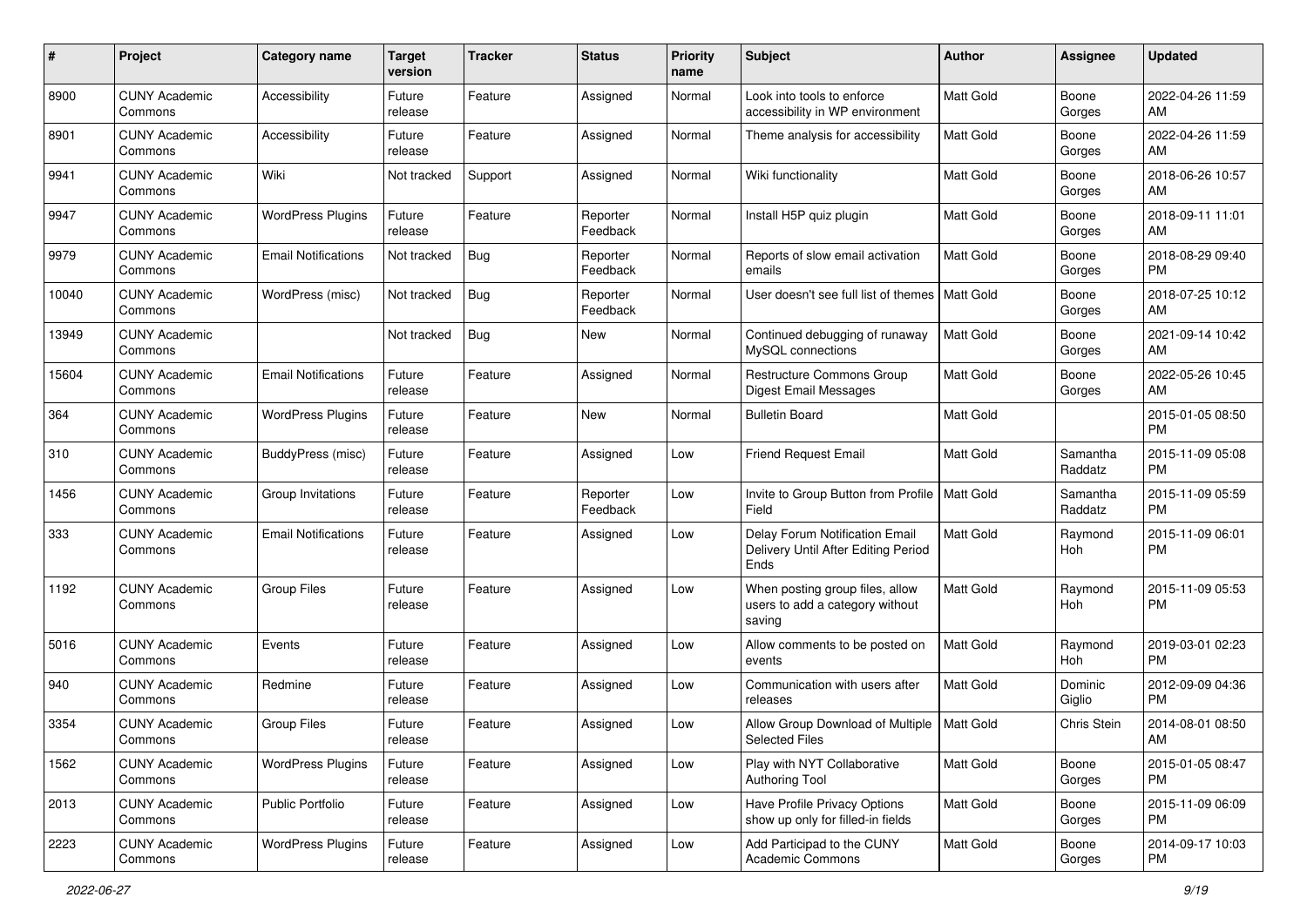| #     | <b>Project</b>                  | Category name            | <b>Target</b><br>version | Tracker    | <b>Status</b>        | <b>Priority</b><br>name | <b>Subject</b>                                                         | <b>Author</b>      | Assignee              | <b>Updated</b>                |
|-------|---------------------------------|--------------------------|--------------------------|------------|----------------------|-------------------------|------------------------------------------------------------------------|--------------------|-----------------------|-------------------------------|
| 3080  | <b>CUNY Academic</b><br>Commons | <b>Group Files</b>       | Future<br>release        | Feature    | Assigned             | Low                     | Create a system to keep track of<br>file changes                       | <b>Matt Gold</b>   | Boone<br>Gorges       | 2014-02-26 10:04<br><b>PM</b> |
| 2618  | <b>NYCDH Community</b><br>Site  |                          |                          | <b>Bug</b> | Assigned             | Low                     | Mark blogs as spam when created   Matt Gold<br>by users marked as spam |                    | Boone<br>Gorges       | 2013-06-09 11:38<br><b>PM</b> |
| 10678 | <b>CUNY Academic</b><br>Commons |                          | Not tracked              | Bug        | Reporter<br>Feedback | High                    | Newsletter Plugin Not Sending<br><b>Out Newsletters</b>                | Mark Webb          | Boone<br>Gorges       | 2019-09-16 09:38<br><b>PM</b> |
| 10262 | <b>CUNY Academic</b><br>Commons |                          | Not tracked              | <b>Bug</b> | Reporter<br>Feedback | Normal                  | Newsletter Plugin: Broken Image<br>at Bottom of All Newsletters        | Mark Webb          | Raymond<br><b>Hoh</b> | 2018-08-30 05:17<br><b>PM</b> |
| 10769 | <b>CUNY Academic</b><br>Commons | <b>WordPress Themes</b>  | Not tracked              | <b>Bug</b> | Reporter<br>Feedback | Normal                  | 2011 Theme Sidebar                                                     | Mark Webb          |                       | 2018-12-04 04:09<br><b>PM</b> |
| 11120 | <b>CUNY Academic</b><br>Commons | <b>WordPress Plugins</b> | Not tracked              | Bug        | Reporter<br>Feedback | Normal                  | Events Manager Events Not<br>Showing Up                                | Mark Webb          |                       | 2019-02-27 04:10<br><b>PM</b> |
| 2571  | <b>NYCDH Community</b><br>Site  |                          |                          | Feature    | Assigned             | Normal                  | Add Google custom search box to<br>homepage                            | <b>Mark Newton</b> | Raymond<br><b>Hoh</b> | 2013-05-18 07:49<br><b>PM</b> |
| 2574  | <b>NYCDH Community</b><br>Site  |                          |                          | Feature    | Assigned             | Normal                  | Add Way to Upload Files to<br>Groups                                   | <b>Mark Newton</b> | Raymond<br>Hoh        | 2013-05-18 07:46<br><b>PM</b> |
| 2573  | <b>NYCDH Community</b><br>Site  |                          |                          | Feature    | Reporter<br>Feedback | Normal                  | Add dh nyc twitter list feed to site                                   | <b>Mark Newton</b> | Matt Gold             | 2013-05-16 11:42<br><b>PM</b> |
| 2576  | NYCDH Community<br>Site         |                          |                          | <b>Bug</b> | Hold                 | Low                     | Test Next Button in Javascript<br><b>Tutorial Under Activities</b>     | <b>Mark Newton</b> | Alex Gil              | 2013-05-18 02:55<br><b>PM</b> |
| 2577  | <b>NYCDH Community</b><br>Site  |                          |                          | Feature    | Assigned             | Low                     | Investigate Potential to Add Links<br>to the Forum                     | <b>Mark Newton</b> | Alex Gil              | 2013-05-16 09:40<br><b>PM</b> |
| 15685 | <b>CUNY Academic</b><br>Commons |                          |                          | Support    | New                  | High                    | problem with chrome?                                                   | Marilyn Weber      |                       | 2022-04-25 03:40<br><b>PM</b> |
| 5397  | <b>CUNY Academic</b><br>Commons | Social Paper             | Future<br>release        | Feature    | <b>New</b>           | Normal                  | frustrating to have to<br>enable/disable in SP                         | Marilyn Weber      | Samantha<br>Raddatz   | 2016-04-20 03:39<br><b>PM</b> |
| 5282  | <b>CUNY Academic</b><br>Commons | Social Paper             | Future<br>release        | Bug        | <b>New</b>           | Normal                  | Replying via email directs to<br>paper but not individual comment.     | Marilyn Weber      | Raymond<br>Hoh        | 2016-03-02 01:48<br><b>PM</b> |
| 11149 | <b>CUNY Academic</b><br>Commons |                          | Not tracked              | Support    | Reporter<br>Feedback | Normal                  | comments getting blocked                                               | Marilyn Weber      | Raymond<br><b>Hoh</b> | 2019-03-26 11:40<br>AM        |
| 12741 | <b>CUNY Academic</b><br>Commons | <b>WordPress Plugins</b> | Not tracked              | Support    | Reporter<br>Feedback | Normal                  | Tableau Public Viz Block                                               | Marilyn Weber      | Raymond<br><b>Hoh</b> | 2020-05-12 11:00<br>AM        |
| 13286 | <b>CUNY Academic</b><br>Commons |                          | Not tracked              | Support    | <b>New</b>           | Normal                  | problem connecting with<br>WordPress app                               | Marilyn Weber      | Raymond<br>Hoh        | 2020-09-08 11:16<br>AM        |
| 13328 | <b>CUNY Academic</b><br>Commons | Group Forums             | Not tracked              | Bug        | Reporter<br>Feedback | Normal                  | cross-posting in two related<br>groups                                 | Marilyn Weber      | Raymond<br>Hoh        | 2020-09-15 10:39<br><b>PM</b> |
| 15978 | <b>CUNY Academic</b><br>Commons | WordPress - Media        | 2.0.2                    | Support    | Reporter<br>Feedback | Normal                  | tex files?                                                             | Marilyn Weber      | Raymond<br>Hoh        | 2022-06-14 11:36<br>AM        |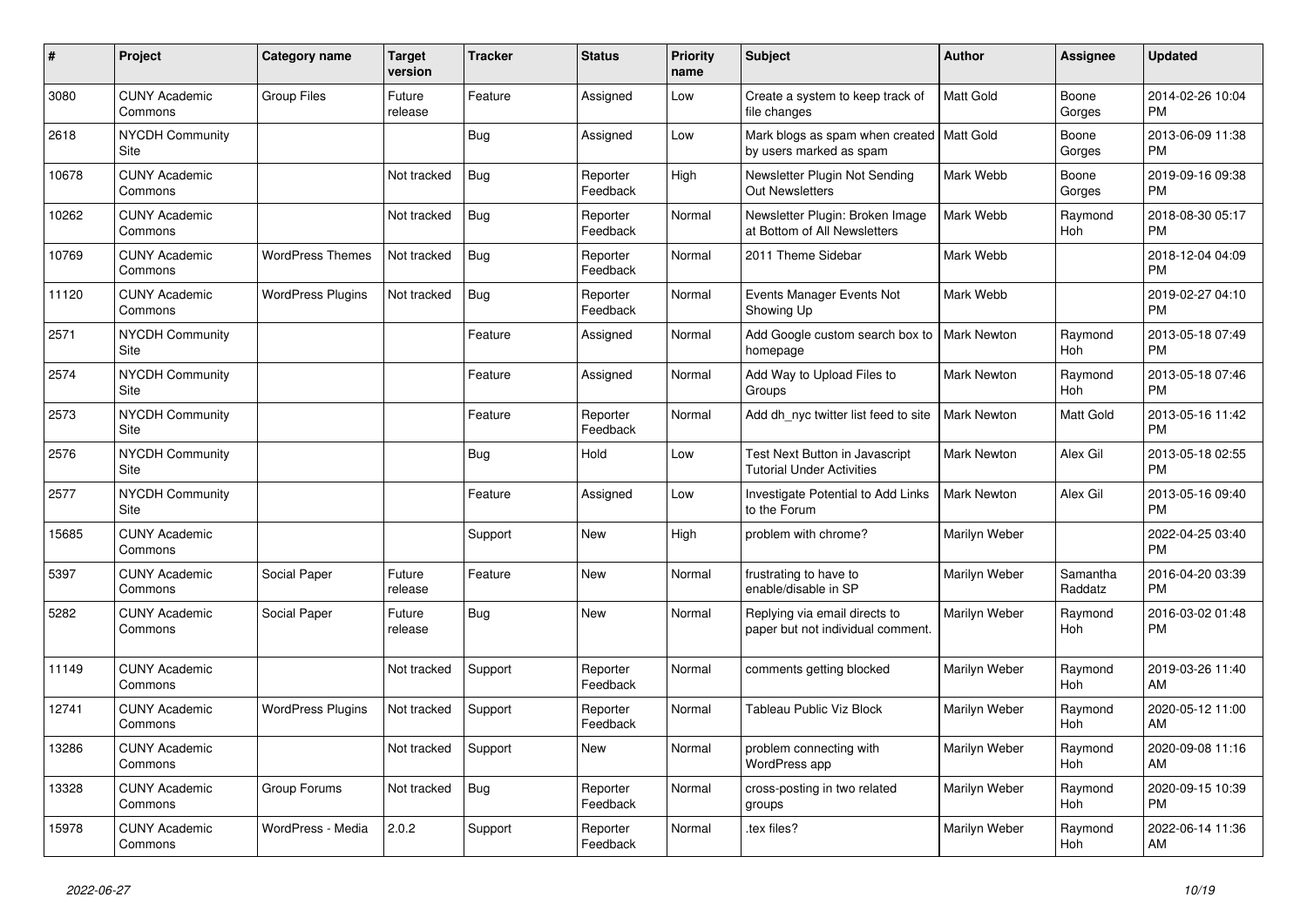| #     | Project                         | <b>Category name</b>       | <b>Target</b><br>version | <b>Tracker</b> | <b>Status</b>                       | <b>Priority</b><br>name | <b>Subject</b>                                                                                | <b>Author</b> | <b>Assignee</b>       | <b>Updated</b>                |
|-------|---------------------------------|----------------------------|--------------------------|----------------|-------------------------------------|-------------------------|-----------------------------------------------------------------------------------------------|---------------|-----------------------|-------------------------------|
| 16110 | <b>CUNY Academic</b><br>Commons |                            |                          | Support        | Reporter<br>Feedback                | Normal                  | remove Creative Commons<br>license from pages?                                                | Marilyn Weber | Raymond<br>Hoh        | 2022-05-17 06:11<br><b>PM</b> |
| 16291 | <b>CUNY Academic</b><br>Commons | Site cloning               | 2.0.2                    | Support        | Staged for<br>Production<br>Release | Normal                  | Images coming up blank in Media<br>Library                                                    | Marilyn Weber | Raymond<br><b>Hoh</b> | 2022-06-23 08:28<br><b>PM</b> |
| 8607  | <b>CUNY Academic</b><br>Commons |                            | Not tracked              | Support        | <b>New</b>                          | Normal                  | Paypal?                                                                                       | Marilyn Weber | <b>Matt Gold</b>      | 2018-05-15 01:37<br><b>PM</b> |
| 12382 | <b>CUNY Academic</b><br>Commons | Membership                 | Not tracked              | Support        | <b>New</b>                          | Normal                  | Email request change                                                                          | Marilyn Weber | Marilyn<br>Weber      | 2020-02-06 12:56<br><b>PM</b> |
| 9835  | <b>CUNY Academic</b><br>Commons | Group Forums               | Future<br>release        | <b>Bug</b>     | Assigned                            | Normal                  | add a "like" function?                                                                        | Marilyn Weber | <b>Erik Trainer</b>   | 2018-06-05 01:49<br><b>PM</b> |
| 9207  | <b>CUNY Academic</b><br>Commons |                            | Future<br>release        | Support        | Reporter<br>Feedback                | Normal                  | display dashboards made in<br>Tableau?                                                        | Marilyn Weber | Boone<br>Gorges       | 2018-04-10 10:42<br>AM        |
| 5199  | <b>CUNY Academic</b><br>Commons | Social Paper               | Future<br>release        | Feature        | <b>New</b>                          | Normal                  | add tables to the SP editor                                                                   | Marilyn Weber |                       | 2016-10-24 11:27<br>AM        |
| 5205  | <b>CUNY Academic</b><br>Commons | Social Paper               | Future<br>release        | Feature        | <b>New</b>                          | Normal                  | Social Paper folders                                                                          | Marilyn Weber |                       | 2016-02-11 10:24<br><b>PM</b> |
| 5992  | <b>CUNY Academic</b><br>Commons | <b>Email Notifications</b> | Future<br>release        | Feature        | <b>New</b>                          | Normal                  | Changing the From line of<br>autogenerated blog emails                                        | Marilyn Weber |                       | 2018-09-27 05:19<br><b>PM</b> |
| 10273 | <b>CUNY Academic</b><br>Commons | Registration               | Not tracked              | Support        | Reporter<br>Feedback                | Normal                  | users combining CF and campus<br>address                                                      | Marilyn Weber |                       | 2019-09-18 10:58<br>AM        |
| 10657 | <b>CUNY Academic</b><br>Commons |                            | Not tracked              | Support        | Reporter<br>Feedback                | Normal                  | child theme problems                                                                          | Marilyn Weber |                       | 2018-11-08 01:19<br><b>PM</b> |
| 11509 | <b>CUNY Academic</b><br>Commons |                            | Not tracked              | Support        | Reporter<br>Feedback                | Normal                  | deleted Page causing a Menu<br>problem?                                                       | Marilyn Weber |                       | 2019-06-04 09:54<br>AM        |
| 11519 | <b>CUNY Academic</b><br>Commons |                            | Not tracked              | Support        | Assigned                            | Normal                  | comment option not appearing                                                                  | Marilyn Weber |                       | 2019-09-24 10:28<br>AM        |
| 11771 | <b>CUNY Academic</b><br>Commons |                            | Not tracked              | Support        | Reporter<br>Feedback                | Normal                  | post displays in sections                                                                     | Marilyn Weber |                       | 2019-08-20 10:34<br>AM        |
| 11787 | <b>CUNY Academic</b><br>Commons |                            | Not tracked              | Support        | Reporter<br>Feedback                | Normal                  | automated comments notifications<br>on ZenDesk                                                | Marilyn Weber |                       | 2019-08-26 06:18<br><b>PM</b> |
| 11848 | <b>CUNY Academic</b><br>Commons |                            | Not tracked              | Support        | Hold                                | Normal                  | a Dean of Faculty wants to share<br>a large file                                              | Marilyn Weber |                       | 2019-09-24 08:44<br>AM        |
| 12350 | <b>CUNY Academic</b><br>Commons | Blogs (BuddyPress)         | Not tracked              | Support        | Reporter<br>Feedback                | Normal                  | URL creation problem                                                                          | Marilyn Weber |                       | 2020-02-03 11:27<br>AM        |
| 12352 | <b>CUNY Academic</b><br>Commons |                            | Not tracked              | Support        | New                                 | Normal                  | "posts list" page builder block<br>option                                                     | Marilyn Weber |                       | 2020-02-03 01:29<br><b>PM</b> |
| 12360 | <b>CUNY Academic</b><br>Commons | <b>WordPress Themes</b>    | Not tracked              | Bug            | Reporter<br>Feedback                | Normal                  | site just says "DANTE We are<br>currently in maintenance mode,<br>please check back shortly." | Marilyn Weber |                       | 2020-02-04 12:13<br><b>PM</b> |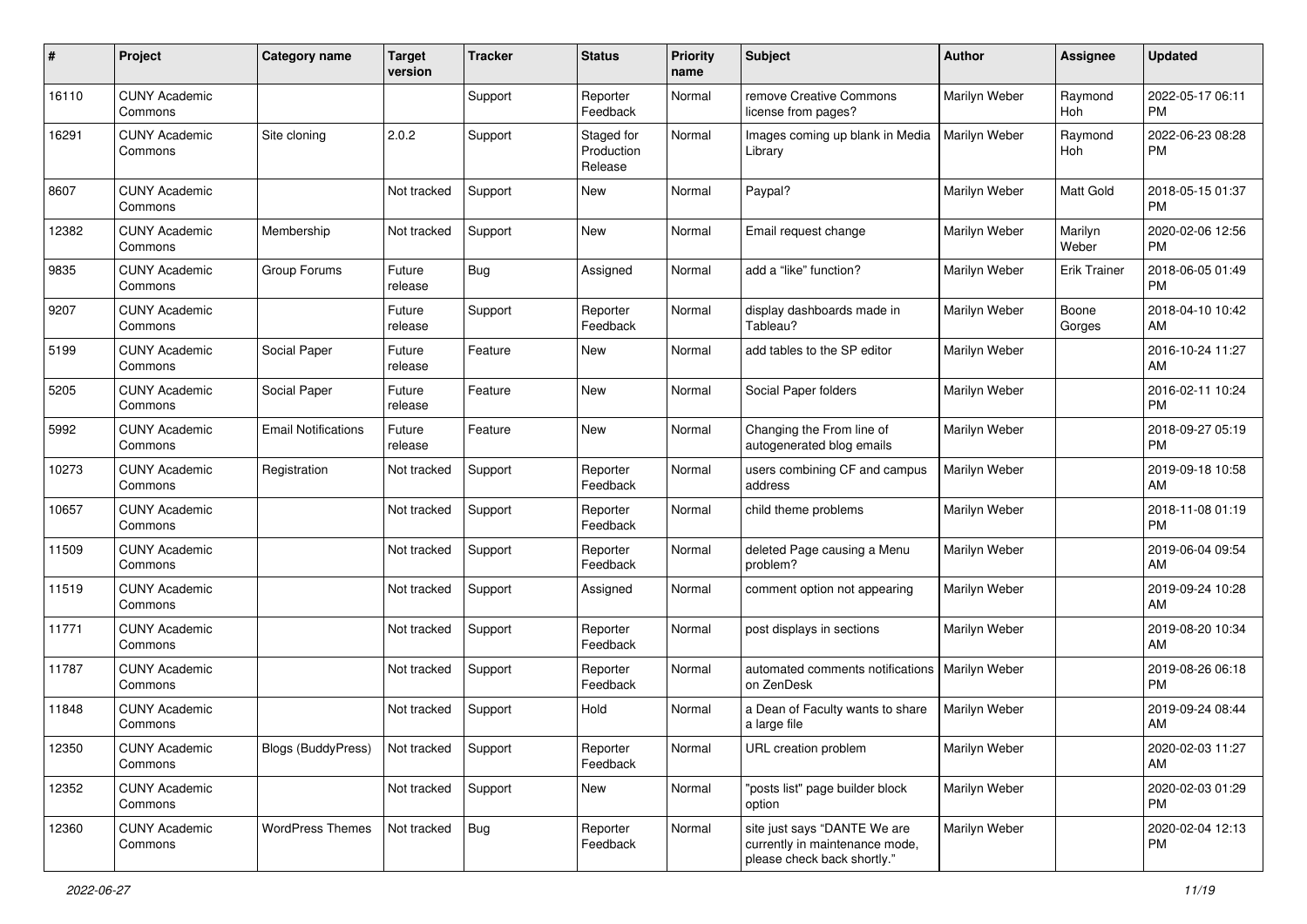| $\#$  | Project                         | <b>Category name</b>    | <b>Target</b><br>version | Tracker | <b>Status</b>        | <b>Priority</b><br>name | <b>Subject</b>                                                    | Author        | Assignee            | <b>Updated</b>                |
|-------|---------------------------------|-------------------------|--------------------------|---------|----------------------|-------------------------|-------------------------------------------------------------------|---------------|---------------------|-------------------------------|
| 13034 | <b>CUNY Academic</b><br>Commons |                         | Not tracked              | Support | Reporter<br>Feedback | Normal                  | a site is asking people to join the<br>Commons to get a download  | Marilyn Weber |                     | 2020-07-12 07:23<br>AM        |
| 13255 | <b>CUNY Academic</b><br>Commons |                         | Not tracked              | Support | Reporter<br>Feedback | Normal                  | Accessibility problems                                            | Marilyn Weber |                     | 2020-09-01 05:48<br><b>PM</b> |
| 13975 | <b>CUNY Academic</b><br>Commons | Social Paper            | Not tracked              | Support | Reporter<br>Feedback | Normal                  | can't approve comments on<br>Social Paper paper                   | Marilyn Weber |                     | 2021-02-12 09:33<br>AM        |
| 14074 | <b>CUNY Academic</b><br>Commons | WordPress (misc)        | Not tracked              | Support | Reporter<br>Feedback | Normal                  | page password protection<br>problem                               | Marilyn Weber |                     | 2021-03-02 11:03<br>AM        |
| 14398 | <b>CUNY Academic</b><br>Commons |                         | Not tracked              | Support | Reporter<br>Feedback | Normal                  | Events plug-in notification<br>problem                            | Marilyn Weber |                     | 2021-05-11 11:21<br>AM        |
| 14784 | <b>CUNY Academic</b><br>Commons |                         |                          | Support | Reporter<br>Feedback | Normal                  | User report of logo problem when<br>using Customizer theme        | Marilyn Weber |                     | 2021-09-17 10:25<br>AM        |
| 14900 | <b>CUNY Academic</b><br>Commons |                         | Not tracked              | Support | Reporter<br>Feedback | Normal                  | previous theme?                                                   | Marilyn Weber |                     | 2021-10-25 10:31<br>AM        |
| 14911 | <b>CUNY Academic</b><br>Commons | <b>WordPress Themes</b> | Not tracked              | Support | New                  | Normal                  | Twentytwentyone theme                                             | Marilyn Weber |                     | 2021-10-28 10:37<br>AM        |
| 15045 | <b>CUNY Academic</b><br>Commons |                         |                          | Support | New                  | Normal                  | no result for KCeL in the search<br>box on the commons            | Marilyn Weber |                     | 2021-12-10 11:29<br>AM        |
| 15169 | <b>CUNY Academic</b><br>Commons |                         | 2.0.2                    | Support | Reporter<br>Feedback | Normal                  | new Prelude website zipfiles for<br>custom theme and other files. | Marilyn Weber |                     | 2022-06-14 11:36<br>AM        |
| 15260 | <b>CUNY Academic</b><br>Commons |                         |                          | Support | Reporter<br>Feedback | Normal                  | Diacritical markings   European<br><b>Stages</b>                  | Marilyn Weber |                     | 2022-02-04 08:16<br>AM        |
| 15370 | <b>CUNY Academic</b><br>Commons |                         |                          | Support | Reporter<br>Feedback | Normal                  | All-in-One Event Calendar?                                        | Marilyn Weber |                     | 2022-02-17 11:03<br>AM        |
| 15565 | <b>CUNY Academic</b><br>Commons |                         |                          | Support | <b>New</b>           | Normal                  | Events - send updates to an email<br>listserv                     | Marilyn Weber |                     | 2022-03-10 01:06<br><b>PM</b> |
| 15655 | <b>CUNY Academic</b><br>Commons |                         | 2.0.2                    | Support | Reporter<br>Feedback | Normal                  | Event Aggregator plugin?                                          | Marilyn Weber |                     | 2022-06-14 11:36<br>AM        |
| 15816 | <b>CUNY Academic</b><br>Commons |                         | Not tracked              | Support | New                  | Normal                  | slow loading at SPS                                               | Marilyn Weber |                     | 2022-04-05 01:26<br><b>PM</b> |
| 16099 | <b>CUNY Academic</b><br>Commons |                         |                          | Support | Reporter<br>Feedback | Normal                  | request for Newsletter Glue                                       | Marilyn Weber |                     | 2022-05-13 12:14<br><b>PM</b> |
| 5050  | <b>CUNY Academic</b><br>Commons | Social Paper            | Future<br>release        | Feature | <b>New</b>           | Low                     | Making comments visible in SP<br>editing mode (SP suggestion #1)  | Marilyn Weber | Samantha<br>Raddatz | 2019-09-17 11:10<br><b>PM</b> |
| 5053  | <b>CUNY Academic</b><br>Commons | Social Paper            | Future<br>release        | Feature | New                  | Low                     | Scrollable menu to add readers<br>(SP suggestion #4)              | Marilyn Weber | Samantha<br>Raddatz | 2016-04-21 05:21<br><b>PM</b> |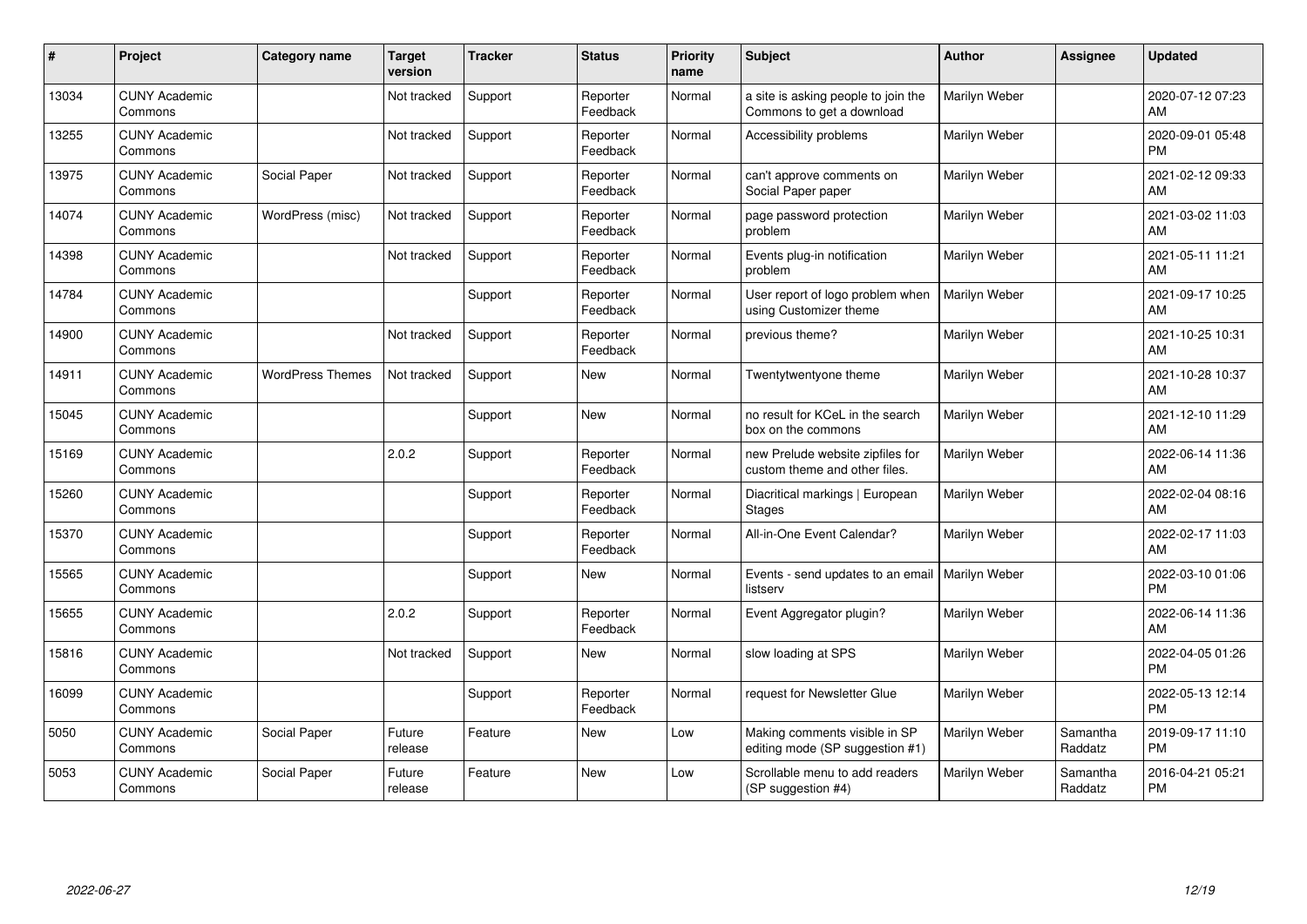| #     | <b>Project</b>                  | <b>Category name</b>       | <b>Target</b><br>version | <b>Tracker</b> | <b>Status</b>        | <b>Priority</b><br>name | <b>Subject</b>                                                                                                                                        | Author          | <b>Assignee</b>       | <b>Updated</b>                |
|-------|---------------------------------|----------------------------|--------------------------|----------------|----------------------|-------------------------|-------------------------------------------------------------------------------------------------------------------------------------------------------|-----------------|-----------------------|-------------------------------|
| 5058  | <b>CUNY Academic</b><br>Commons | Social Paper               | Future<br>release        | Feature        | <b>New</b>           | Low                     | Can there be a clearer signal that<br>even when comments have<br>already been made you add<br>comments by clicking on the side?<br>(SP suggestion #5) | Marilyn Weber   | Samantha<br>Raddatz   | 2016-02-11 10:24<br><b>PM</b> |
| 11971 | <b>CUNY Academic</b><br>Commons | <b>Email Notifications</b> | Future<br>release        | Bug            | Reporter<br>Feedback | Low                     | Pictures obscured in emailed post   Marilyn Weber<br>notifications                                                                                    |                 | Raymond<br><b>Hoh</b> | 2019-11-21 01:14<br><b>PM</b> |
| 5052  | <b>CUNY Academic</b><br>Commons | Social Paper               | Future<br>release        | Feature        | <b>New</b>           | Low                     | Sentence by sentence or line by<br>line comments (SP suggestion #3)                                                                                   | Marilyn Weber   | Boone<br>Gorges       | 2016-02-11 10:24<br><b>PM</b> |
| 13912 | <b>CUNY Academic</b><br>Commons |                            | Not tracked              | Feature        | Hold                 | Low                     | posting "missed schedule"                                                                                                                             | Marilyn Weber   |                       | 2021-02-23 10:46<br>AM        |
| 7828  | <b>CUNY Academic</b><br>Commons |                            | Not tracked              | Feature        | Assigned             | Normal                  | Theme Assessment 2017                                                                                                                                 | Margaret Galvan | Margaret<br>Galvan    | 2017-05-02 10:41<br><b>PM</b> |
| 8211  | <b>CUNY Academic</b><br>Commons | <b>WordPress Themes</b>    | Future<br>release        | Feature        | <b>New</b>           | Normal                  | Theme Suggestions: Material<br>Design-Inspired Themes                                                                                                 | Margaret Galvan | Margaret<br>Galvan    | 2017-08-07 02:48<br><b>PM</b> |
| 8078  | <b>CUNY Academic</b><br>Commons | <b>WordPress Plugins</b>   | Future<br>release        | System Upgrade | Assigned             | Normal                  | <b>CommentPress Updates</b>                                                                                                                           | Margaret Galvan | Christian<br>Wach     | 2017-05-08 03:49<br><b>PM</b> |
| 6644  | <b>CUNY Academic</b><br>Commons |                            | Not tracked              | <b>Bug</b>     | Reporter<br>Feedback | High                    | White Screen at Login Pge                                                                                                                             | Luke Waltzer    | Raymond<br>Hoh        | 2016-11-21 10:34<br><b>PM</b> |
| 5225  | <b>CUNY Academic</b><br>Commons | Registration               | Future<br>release        | Feature        | Assigned             | Normal                  | On-boarding Issues                                                                                                                                    | Luke Waltzer    | Samantha<br>Raddatz   | 2016-02-12 02:58<br><b>PM</b> |
| 5317  | <b>CUNY Academic</b><br>Commons | Group Blogs                | Not tracked              | <b>Bug</b>     | Reporter<br>Feedback | Normal                  | Notifications of New Post Didn't<br>Come                                                                                                              | Luke Waltzer    | Samantha<br>Raddatz   | 2016-03-21 10:41<br><b>PM</b> |
| 7928  | <b>CUNY Academic</b><br>Commons | Group Forums               | Not tracked              | <b>Bug</b>     | <b>New</b>           | Normal                  | Duplicate Forum post                                                                                                                                  | Luke Waltzer    | Raymond<br>Hoh        | 2017-04-11 09:27<br><b>PM</b> |
| 13430 | <b>CUNY Academic</b><br>Commons | Reply By Email             | Not tracked              | <b>Bug</b>     | <b>New</b>           | Normal                  | Delay in RBE                                                                                                                                          | Luke Waltzer    | Raymond<br><b>Hoh</b> | 2020-10-13 11:16<br>AM        |
| 7624  | <b>CUNY Academic</b><br>Commons | BuddyPress (misc)          | Future<br>release        | Design/UX      | New                  | Normal                  | <b>BP Notifications</b>                                                                                                                               | Luke Waltzer    | Paige Dupont          | 2017-02-08 10:43<br><b>PM</b> |
| 6078  | <b>CUNY Academic</b><br>Commons | <b>Blogs (BuddyPress)</b>  | Future<br>release        | Feature        | <b>New</b>           | Normal                  | <b>Explore Adding Network Blog</b><br>Metadata Plugin                                                                                                 | Luke Waltzer    | Luke Waltzer          | 2016-10-11 10:29<br><b>PM</b> |
| 5268  | <b>CUNY Academic</b><br>Commons | Group Forums               | Future<br>release        | Bug            | Assigned             | Normal                  | Long-time to post to multiple<br>groups                                                                                                               | Luke Waltzer    | Daniel Jones          | 2016-09-07 06:31<br><b>PM</b> |
| 7981  | <b>CUNY Academic</b><br>Commons | Social Paper               | Future<br>release        | Bug            | New                  | Normal                  | Social Paper comments should<br>not go to spam                                                                                                        | Luke Waltzer    | Boone<br>Gorges       | 2018-04-16 03:52<br><b>PM</b> |
| 8835  | <b>CUNY Academic</b><br>Commons | <b>Blogs (BuddyPress)</b>  | Future<br>release        | Feature        | <b>New</b>           | Normal                  | Extend cuny.is shortlinks to sites                                                                                                                    | Luke Waltzer    | Boone<br>Gorges       | 2022-04-26 11:59<br>AM        |
| 9211  | <b>CUNY Academic</b><br>Commons | <b>WordPress Plugins</b>   | Future<br>release        | Support        | Reporter<br>Feedback | Normal                  | Auto-Role Setting in Forum Plugin<br>Causing Some Confusion                                                                                           | Luke Waltzer    | Boone<br>Gorges       | 2018-03-13 11:44<br>AM        |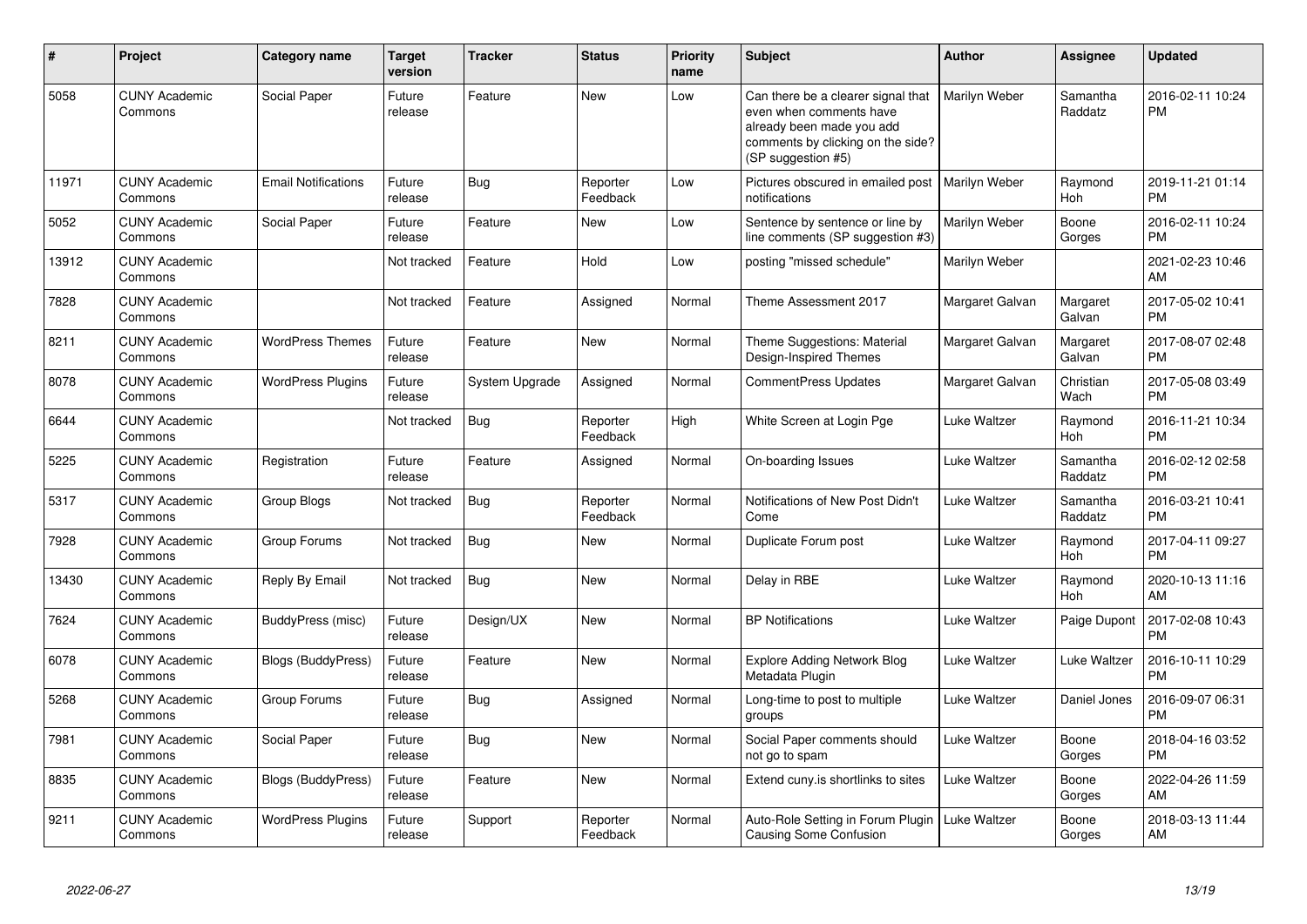| #     | Project                         | <b>Category name</b>     | Target<br>version | <b>Tracker</b> | <b>Status</b>        | <b>Priority</b><br>name | <b>Subject</b>                                                                             | <b>Author</b> | Assignee         | <b>Updated</b>                |
|-------|---------------------------------|--------------------------|-------------------|----------------|----------------------|-------------------------|--------------------------------------------------------------------------------------------|---------------|------------------|-------------------------------|
| 9895  | <b>CUNY Academic</b><br>Commons | Onboarding               | Future<br>release | Feature        | Assigned             | Normal                  | Add "Accept Invitation"<br>link/button/function to Group<br>and/or Site invitation emails? | Luke Waltzer  | Boone<br>Gorges  | 2018-06-07 12:42<br><b>PM</b> |
| 6392  | <b>CUNY Academic</b><br>Commons | Group Forums             | Future<br>release | Design/UX      | Assigned             | Low                     | Composition/Preview Panes in<br>Forum Posts                                                | Luke Waltzer  | Paige Dupont     | 2016-10-21 04:26<br>PM        |
| 6389  | <b>CUNY Academic</b><br>Commons | <b>BuddyPress Docs</b>   | Future<br>release | Feature        | New                  | Low                     | Make Discussion Area Visible<br>When Editing a Doc                                         | Luke Waltzer  | Boone<br>Gorges  | 2016-10-21 04:16<br><b>PM</b> |
| 6356  | <b>CUNY Academic</b><br>Commons | <b>WordPress Plugins</b> | Future<br>release | Bug            | Reporter<br>Feedback | Low                     | Should Subscribe2 be<br>deprecated?                                                        | Luke Waltzer  |                  | 2017-03-20 12:20<br><b>PM</b> |
| 2612  | <b>CUNY Academic</b><br>Commons |                          | Not tracked       | Publicity      | Assigned             | Normal                  | Pinterest site for the Commons                                                             | local admin   | Sarah<br>Morgano | 2016-03-04 11:19<br>AM        |
| 2175  | <b>CUNY Academic</b><br>Commons | WordPress (misc)         | Not tracked       | Support        | Assigned             | Normal                  | Subscibe 2 vs. Jetpack<br>subscription options                                             | local admin   | <b>Matt Gold</b> | 2016-01-26 04:58<br><b>PM</b> |
| 2325  | <b>CUNY Academic</b><br>Commons | BuddyPress (misc)        | Future<br>release | Feature        | Assigned             | Low                     | Profile should have separate<br>fields for first/last names                                | local admin   | Boone<br>Gorges  | 2015-11-09 06:09<br><b>PM</b> |
| 2610  | <b>CUNY Academic</b><br>Commons | Group Invitations        | Future<br>release | Feature        | Assigned             | Low                     | Request: Custom invitation<br>message to group invites                                     | local admin   | Boone<br>Gorges  | 2015-11-09 06:13<br><b>PM</b> |
| 9060  | <b>CUNY Academic</b><br>Commons | Commons In A Box         | Not tracked       | Bug            | Hold                 | Normal                  | Problems with CBox image library<br>upload                                                 | Lisa Rhody    | Raymond<br>Hoh   | 2018-01-10 03:26<br><b>PM</b> |
| 11789 | <b>CUNY Academic</b><br>Commons | Courses                  | Future<br>release | Feature        | New                  | Normal                  | Ability to remove item from<br>Courses list                                                | Laurie Hurson | Sonja Leix       | 2019-09-24 12:28<br><b>PM</b> |
| 14787 | <b>CUNY Academic</b><br>Commons | Plugin Packages          | Future<br>release | Feature        | <b>New</b>           | Normal                  | Creating a "Design" plugin<br>package                                                      | Laurie Hurson | scott voth       | 2022-04-27 04:56<br><b>PM</b> |
| 14439 | <b>CUNY Academic</b><br>Commons | Spam/Spam<br>Prevention  | 2.0.2             | Support        | Assigned             | Normal                  | Aprroved comments held for<br>moderation                                                   | Laurie Hurson | Raymond<br>Hoh   | 2022-06-14 11:36<br>AM        |
| 12484 | <b>CUNY Academic</b><br>Commons |                          | Not tracked       | Support        | Reporter<br>Feedback | Normal                  | Sign up Code for COIL Course<br>starting in March                                          | Laurie Hurson | <b>Matt Gold</b> | 2020-03-02 02:26<br><b>PM</b> |
| 11879 | <b>CUNY Academic</b><br>Commons |                          | Not tracked       | <b>Bug</b>     | New                  | Normal                  | Hypothesis comments appearing<br>on multiple, different pdfs across<br>blogs               | Laurie Hurson | Laurie Hurson    | 2019-09-19 02:39<br>PM        |
| 12446 | <b>CUNY Academic</b><br>Commons | Groups (misc)            | Future<br>release | Feature        | Reporter<br>Feedback | Normal                  | Toggle default site to group forum<br>posting                                              | Laurie Hurson | Laurie Hurson    | 2020-03-10 11:57<br>AM        |
| 14475 | <b>CUNY Academic</b><br>Commons |                          | Not tracked       | Publicity      | New                  | Normal                  | OER Showcase Page                                                                          | Laurie Hurson | Laurie Hurson    | 2021-09-14 10:46<br>AM        |
| 9289  | <b>CUNY Academic</b><br>Commons | <b>WordPress Plugins</b> | Future<br>release | Bug            | Reporter<br>Feedback | Normal                  | Email Users Plugin                                                                         | Laurie Hurson | Boone<br>Gorges  | 2018-10-24 12:34<br><b>PM</b> |
| 12121 | <b>CUNY Academic</b><br>Commons | <b>WordPress Plugins</b> | 2.0.2             | Feature        | Reporter<br>Feedback | Normal                  | Embedding H5P Iframes on<br>Commons Site                                                   | Laurie Hurson | Boone<br>Gorges  | 2022-06-14 11:36<br>AM        |
| 12438 | <b>CUNY Academic</b><br>Commons | Courses                  | Not tracked       | Bug            | New                  | Normal                  | Site appearing twice                                                                       | Laurie Hurson | Boone<br>Gorges  | 2020-02-18 01:34<br>PM        |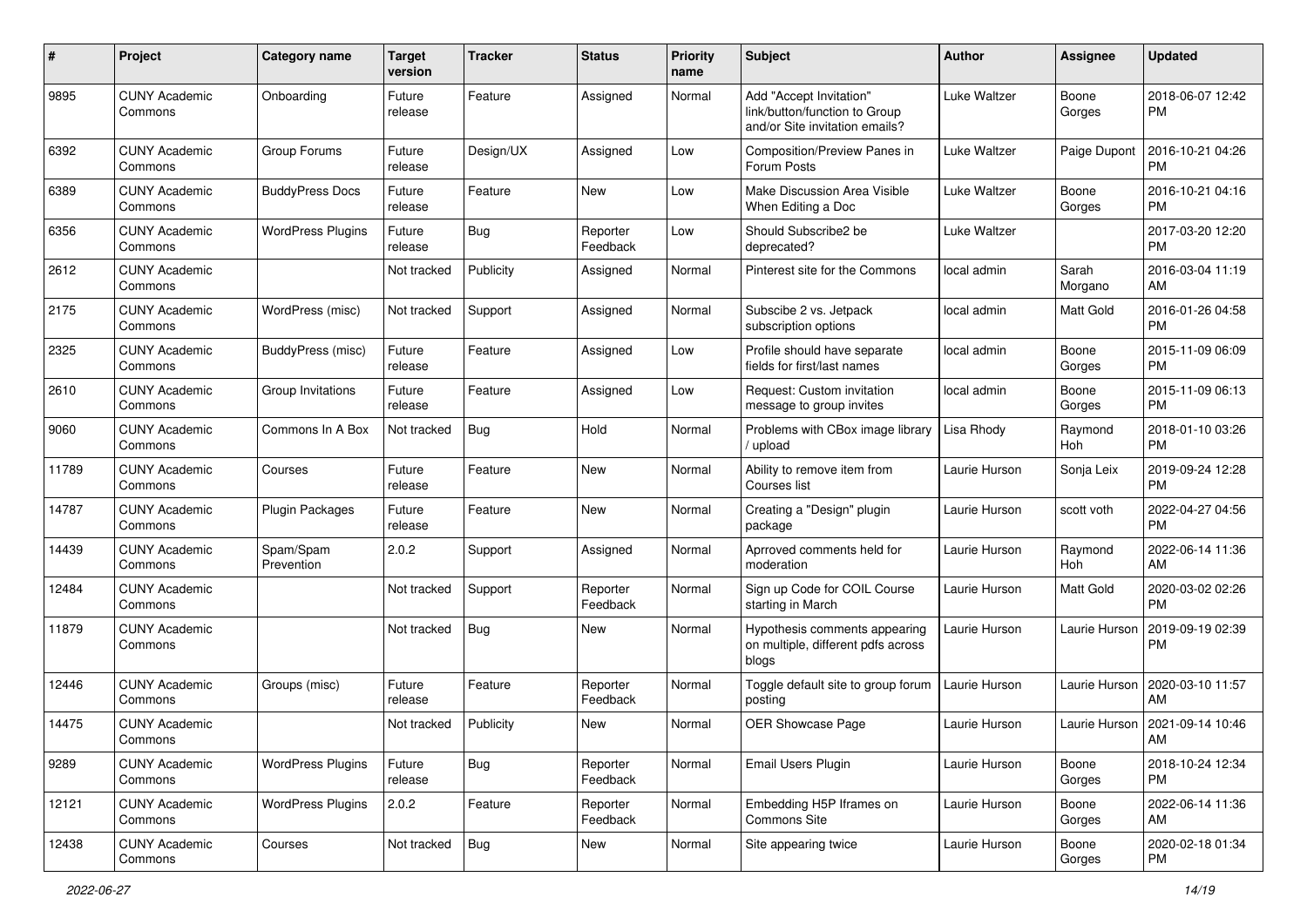| #     | Project                         | <b>Category name</b>     | <b>Target</b><br>version | <b>Tracker</b> | <b>Status</b>        | <b>Priority</b><br>name | <b>Subject</b>                                                        | <b>Author</b> | <b>Assignee</b>       | <b>Updated</b>                |
|-------|---------------------------------|--------------------------|--------------------------|----------------|----------------------|-------------------------|-----------------------------------------------------------------------|---------------|-----------------------|-------------------------------|
| 14504 | <b>CUNY Academic</b><br>Commons |                          | Not tracked              | Publicity      | Reporter<br>Feedback | Normal                  | Adding showcases to home page<br>menu                                 | Laurie Hurson | Boone<br>Gorges       | 2022-01-19 03:26<br><b>PM</b> |
| 16199 | <b>CUNY Academic</b><br>Commons | <b>Directories</b>       | 2.0.2                    | <b>Bug</b>     | New                  | Normal                  | Removed "Semester" Filter from<br><b>Courses Directory</b>            | Laurie Hurson | Boone<br>Gorges       | 2022-06-14 11:36<br>AM        |
| 11131 | <b>CUNY Academic</b><br>Commons |                          | Future<br>release        | Feature        | Reporter<br>Feedback | Normal                  | <b>Image Annotation Plugins</b>                                       | Laurie Hurson |                       | 2019-02-26 11:33<br>AM        |
| 11415 | <b>CUNY Academic</b><br>Commons | <b>WordPress Plugins</b> | Not tracked              | <b>Bug</b>     | Reporter<br>Feedback | Normal                  | <b>Blog Subscriptions in Jetpack</b>                                  | Laurie Hurson |                       | 2019-05-14 10:34<br>AM        |
| 11843 | <b>CUNY Academic</b><br>Commons | WordPress (misc)         | Future<br>release        | Design/UX      | <b>New</b>           | Normal                  | Tweaking the Gutenberg Editor<br>Interface                            | Laurie Hurson |                       | 2022-04-26 12:00<br><b>PM</b> |
| 12328 | <b>CUNY Academic</b><br>Commons |                          | Not tracked              | Support        | <b>New</b>           | Normal                  | Sign up Code for Non-CUNY<br>Faculty                                  | Laurie Hurson |                       | 2020-01-28 10:25<br>AM        |
| 13650 | <b>CUNY Academic</b><br>Commons | Group Library            | Future<br>release        | Feature        | <b>New</b>           | Normal                  | Forum Attachments in Group<br>Library                                 | Laurie Hurson |                       | 2021-11-19 12:30<br><b>PM</b> |
| 14538 | <b>CUNY Academic</b><br>Commons |                          | Not tracked              | Support        | Reporter<br>Feedback | Normal                  | Weebly To Commons                                                     | Laurie Hurson |                       | 2021-09-14 10:47<br>AM        |
| 14936 | <b>CUNY Academic</b><br>Commons |                          |                          | <b>Bug</b>     | <b>New</b>           | Normal                  | Commons websites blocked by<br>SPS campus network                     | Laurie Hurson |                       | 2021-11-03 03:57<br><b>PM</b> |
| 14940 | <b>CUNY Academic</b><br>Commons |                          |                          | <b>Bug</b>     | <b>New</b>           | Normal                  | Discrepancy between Commons<br>profile "sites" and actual # of sites  | Laurie Hurson |                       | 2021-11-08 11:09<br>AM        |
| 15176 | <b>CUNY Academic</b><br>Commons |                          | Not tracked              | Support        | Reporter<br>Feedback | Normal                  | Archiving Q Writing & Old<br>Wordpress Sites on the Commons           | Laurie Hurson |                       | 2022-02-08 10:28<br>AM        |
| 15613 | <b>CUNY Academic</b><br>Commons |                          | 2.0.2                    | Feature        | Reporter<br>Feedback | Normal                  | Adding "Passster" plugin                                              | Laurie Hurson |                       | 2022-06-14 11:36<br>AM        |
| 15757 | <b>CUNY Academic</b><br>Commons |                          |                          | <b>Bug</b>     | <b>New</b>           | Normal                  | Members # do not match                                                | Laurie Hurson |                       | 2022-03-30 04:52<br><b>PM</b> |
| 15923 | <b>CUNY Academic</b><br>Commons |                          | Not tracked              | Feature        | Reporter<br>Feedback | Normal                  | <b>Bellows Plugin Adjustments</b>                                     | Laurie Hurson |                       | 2022-04-20 10:10<br>AM        |
| 6755  | <b>CUNY Academic</b><br>Commons | WordPress (misc)         | Future<br>release        | <b>Bug</b>     | New                  | Normal                  | Cannot Deactivate Plugin                                              | Laura Kane    |                       | 2016-11-16 01:12<br><b>PM</b> |
| 3473  | <b>CUNY Academic</b><br>Commons | User Experience          | Future<br>release        | Feature        | Assigned             | Normal                  | Commons profile: Add help info<br>about "Positions" replacing "title" | Keith Miyake  | Samantha<br>Raddatz   | 2015-11-09 02:28<br><b>PM</b> |
| 11649 | <b>CUNY Academic</b><br>Commons | <b>WordPress Plugins</b> | 2.0.2                    | Bug            | In Progress          | Normal                  | CC license displayed on every<br>page                                 | Gina Cherry   | Raymond<br><b>Hoh</b> | 2022-06-14 11:36<br>AM        |
| 12004 | <b>CUNY Academic</b><br>Commons |                          | Not tracked              | Support        | Reporter<br>Feedback | Normal                  | Notifications for spam blog<br>comments                               | Gina Cherry   | Raymond<br>Hoh        | 2019-11-01 12:05<br><b>PM</b> |
| 11545 | <b>CUNY Academic</b><br>Commons | <b>WordPress Plugins</b> | Not tracked              | Support        | <b>New</b>           | Normal                  | Twitter searches in WordPress                                         | Gina Cherry   | Matt Gold             | 2019-09-23 01:03<br>PM        |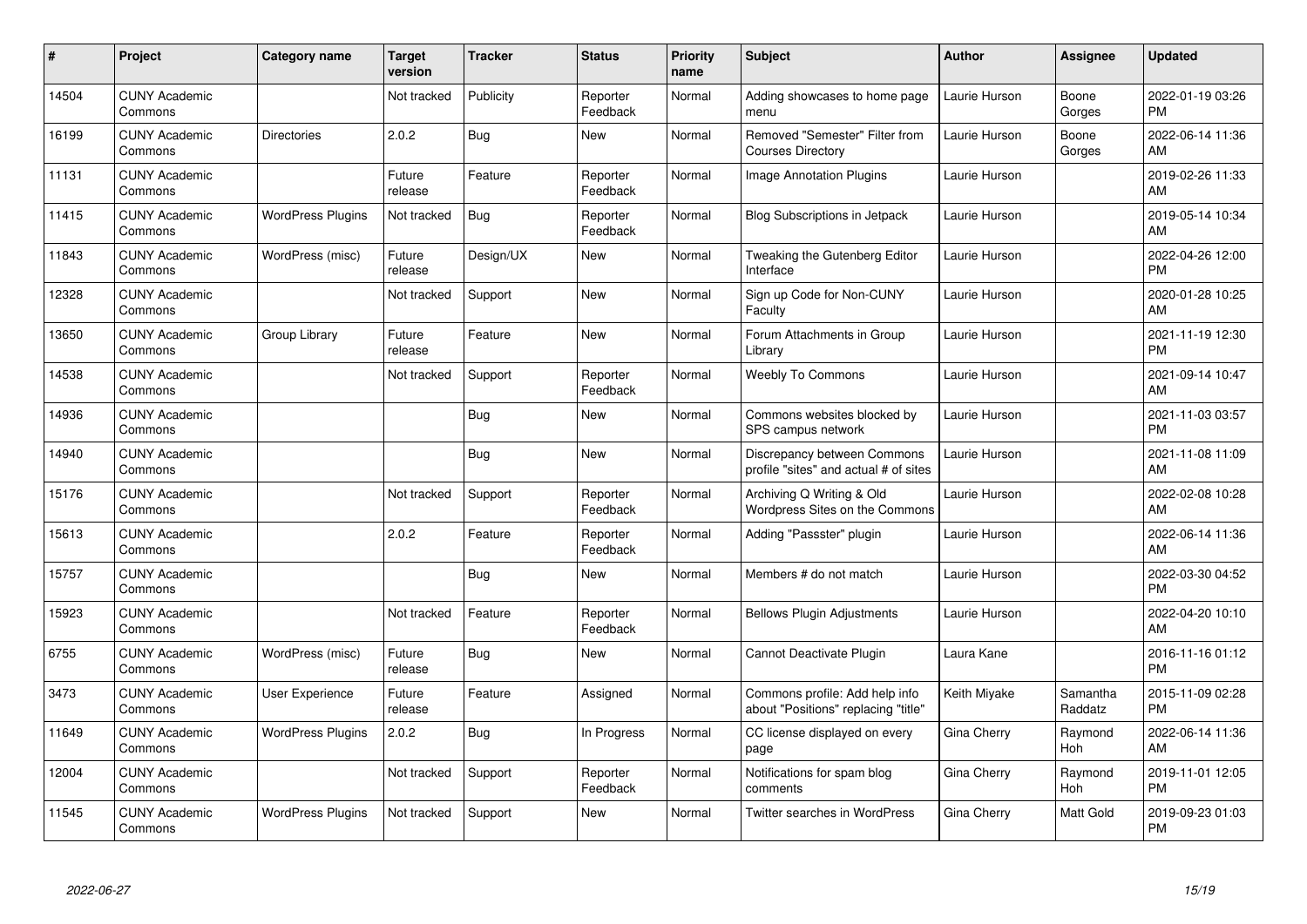| #     | Project                                                                 | <b>Category name</b>           | <b>Target</b><br>version | <b>Tracker</b> | <b>Status</b>        | <b>Priority</b><br>name | <b>Subject</b>                                                              | <b>Author</b>       | <b>Assignee</b>     | <b>Updated</b>                |
|-------|-------------------------------------------------------------------------|--------------------------------|--------------------------|----------------|----------------------|-------------------------|-----------------------------------------------------------------------------|---------------------|---------------------|-------------------------------|
| 14842 | <b>CUNY Academic</b><br>Commons                                         |                                | Not tracked              | Support        | Reporter<br>Feedback | Normal                  | Question about widgets and block<br>editor                                  | Gina Cherry         |                     | 2021-10-06 03:01<br><b>PM</b> |
| 13457 | <b>CUNY Academic</b><br>Commons                                         | Group Forums                   | 2.0.2                    | <b>Bug</b>     | <b>New</b>           | High                    | Forum post not sending<br>notifications                                     | Filipa Calado       | Raymond<br>Hoh      | 2022-06-14 11:36<br>AM        |
| 12062 | AD/O365 Transition<br>from NonMatric to<br><b>Matriculated Students</b> |                                |                          | Feature        | In Progress          | Normal                  | create solution and console<br>project                                      | Emilio Rodriguez    | Emilio<br>Rodriguez | 2019-11-12 03:56<br>PM        |
| 11968 | JustPublics@365<br>MediaCamp                                            |                                |                          | Feature        | <b>New</b>           | Normal                  | Nanoscience Retractable Display<br>Unit                                     | Donald Cherry       | Bonnie<br>Eissner   | 2021-02-19 08:50<br>AM        |
| 3615  | <b>CUNY Academic</b><br>Commons                                         | Redmine                        | Not tracked              | Feature        | <b>New</b>           | Low                     | Create Redmine issues via emai                                              | Dominic Giglio      | Boone<br>Gorges     | 2017-11-16 11:36<br>AM        |
| 9729  | <b>CUNY Academic</b><br>Commons                                         | SEO                            | Not tracked              | Support        | <b>New</b>           | Normal                  | 503 Errors showing on<br>newlaborforum.cuny.edu                             | Diane Krauthamer    | Raymond<br>Hoh      | 2018-05-22 04:48<br><b>PM</b> |
| 13199 | <b>CUNY Academic</b><br>Commons                                         | Group Forums                   | Future<br>release        | Feature        | <b>New</b>           | Normal                  | Favoring Groups over bbPress<br>plugin                                      | Colin McDonald      | Colin<br>McDonald   | 2021-11-19 12:28<br><b>PM</b> |
| 13370 | <b>CUNY Academic</b><br>Commons                                         | Group Library                  | Future<br>release        | Feature        | <b>New</b>           | Normal                  | Library bulk deletion and folder<br>editing                                 | Colin McDonald      | Boone<br>Gorges     | 2020-10-13 10:41<br>AM        |
| 15210 | <b>CUNY Academic</b><br>Commons                                         | Analytics                      | Not tracked              | Design/UX      | <b>New</b>           | Normal                  | Google Analytics improvements                                               | Colin McDonald      | Boone<br>Gorges     | 2022-05-24 10:47<br>AM        |
| 3565  | <b>CUNY Academic</b><br>Commons                                         | My Commons                     | Not tracked              | Documentation  | <b>New</b>           | Normal                  | Load Newest inconsistencies                                                 | Chris Stein         | scott voth          | 2015-11-09 01:16<br><b>PM</b> |
| 2666  | <b>CUNY Academic</b><br>Commons                                         | About page                     | Not tracked              | Documentation  | Assigned             | Normal                  | <b>Update About Text</b>                                                    | <b>Chris Stein</b>  | Luke Waltzer        | 2016-03-04 11:19<br>AM        |
| 860   | <b>CUNY Academic</b><br>Commons                                         | Design                         | Future<br>release        | Design/UX      | Assigned             | Normal                  | Standardize Button Treatment<br><b>Across the Commons</b>                   | <b>Chris Stein</b>  | Chris Stein         | 2014-05-01 09:45<br>AM        |
| 2881  | <b>CUNY Academic</b><br>Commons                                         | <b>Public Portfolio</b>        | Future<br>release        | Feature        | Assigned             | Normal                  | Redesign the UX for Profiles                                                | <b>Chris Stein</b>  | Chris Stein         | 2016-10-13 12:45<br><b>PM</b> |
| 3059  | <b>CUNY Academic</b><br>Commons                                         | Group Forums                   | Future<br>release        | Design/UX      | <b>New</b>           | Normal                  | Forum Post Permissable Content<br><b>Explanatory Text</b>                   | <b>Chris Stein</b>  | Chris Stein         | 2015-04-02 11:27<br>AM        |
| 1460  | <b>CUNY Academic</b><br>Commons                                         | Analytics                      | Future<br>release        | Feature        | Assigned             | Normal                  | Update System Report                                                        | <b>Brian Foote</b>  | Boone<br>Gorges     | 2015-11-09 06:13<br><b>PM</b> |
| 3230  | <b>CUNY Academic</b><br>Commons                                         | Internal Tools and<br>Workflow | Not tracked              | Feature        | Assigned             | High                    | Scripts for quicker<br>provisioning/updating of<br>development environments | <b>Boone Gorges</b> | Boone<br>Gorges     | 2016-01-26 04:54<br><b>PM</b> |
| 4635  | <b>CUNY Academic</b><br>Commons                                         | Authentication                 | Future<br>release        | Feature        | New                  | Normal                  | Allow non-WP authentication                                                 | <b>Boone Gorges</b> | Sonja Leix          | 2019-03-01 02:05<br><b>PM</b> |
| 11834 | <b>CUNY Academic</b><br>Commons                                         | Group Files                    | Future<br>release        | Feature        | New                  | Normal                  | Improved tools for managing<br>group file folders                           | Boone Gorges        | Sonja Leix          | 2019-09-06 03:55<br><b>PM</b> |
| 10580 | <b>CUNY Academic</b><br>Commons                                         | Information<br>Architecture    | Future<br>release        | Design/UX      | New                  | Normal                  | Primary nav item review                                                     | Boone Gorges        | Sara Cannon         | 2021-11-19 12:37<br>PM        |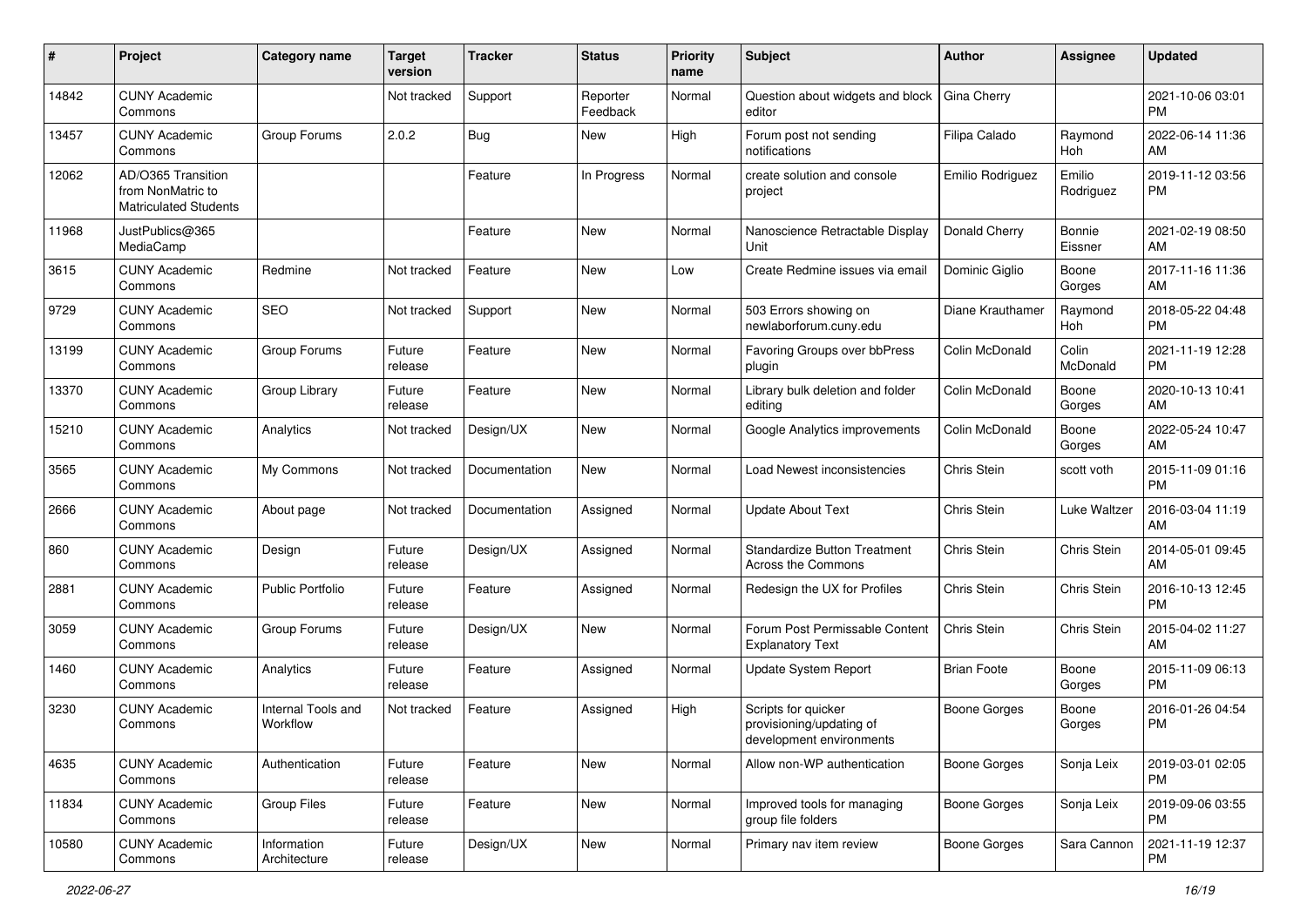| #     | Project                         | <b>Category name</b>           | <b>Target</b><br>version | <b>Tracker</b> | <b>Status</b> | <b>Priority</b><br>name | Subject                                                                                   | Author              | Assignee            | <b>Updated</b>                |
|-------|---------------------------------|--------------------------------|--------------------------|----------------|---------------|-------------------------|-------------------------------------------------------------------------------------------|---------------------|---------------------|-------------------------------|
| 308   | <b>CUNY Academic</b><br>Commons | Registration                   | Future<br>release        | Feature        | New           | Normal                  | Group recommendations for<br>signup process                                               | <b>Boone Gorges</b> | Samantha<br>Raddatz | 2015-11-09 05:07<br><b>PM</b> |
| 3192  | <b>CUNY Academic</b><br>Commons | Group Forums                   | Future<br>release        | Feature        | Assigned      | Normal                  | Customizable forum views for<br>bbPress 2.x group forums                                  | <b>Boone Gorges</b> | Raymond<br>Hoh      | 2015-11-09 12:47<br><b>PM</b> |
| 13358 | <b>CUNY Academic</b><br>Commons | Group Forums                   | Future<br>release        | Feature        | New           | Normal                  | Improved UI for group forum<br>threading settings                                         | <b>Boone Gorges</b> | Raymond<br>Hoh      | 2021-11-19 12:27<br><b>PM</b> |
| 11517 | <b>CUNY Academic</b><br>Commons |                                | Not tracked              | Feature        | Assigned      | Normal                  | wp-accessibility plugin should not<br>strip 'target=" blank" by default                   | <b>Boone Gorges</b> | Laurie Hurson       | 2019-09-24 09:57<br>AM        |
| 13331 | <b>CUNY Academic</b><br>Commons | Site cloning                   | Future<br>release        | Bug            | New           | Normal                  | Combine Site Template and<br>Clone operations                                             | <b>Boone Gorges</b> | Jeremy Felt         | 2021-11-19 12:39<br><b>PM</b> |
| 13891 | <b>CUNY Academic</b><br>Commons | Internal Tools and<br>Workflow | 2.1.0                    | Feature        | <b>New</b>    | Normal                  | Migrate automated linting to<br>GitHub Actions                                            | <b>Boone Gorges</b> | Jeremy Felt         | 2022-05-26 10:45<br>AM        |
| 15194 | <b>CUNY Academic</b><br>Commons | Internal Tools and<br>Workflow | 2.1.0                    | Feature        | New           | Normal                  | PHPCS sniff for un-restored<br>switch_to_blog() calls                                     | <b>Boone Gorges</b> | Jeremy Felt         | 2022-05-26 10:45<br>AM        |
| 2832  | <b>CUNY Academic</b><br>Commons | <b>Public Portfolio</b>        | Future<br>release        | Feature        | Assigned      | Normal                  | Improve interface for (not)<br>auto-linking profile fields                                | <b>Boone Gorges</b> | Chris Stein         | 2015-01-05 08:52<br><b>PM</b> |
| 3330  | <b>CUNY Academic</b><br>Commons | My Commons                     | Future<br>release        | Feature        | Assigned      | Normal                  | 'Commons Information" tool                                                                | <b>Boone Gorges</b> | Chris Stein         | 2014-09-22 08:46<br><b>PM</b> |
| 618   | <b>CUNY Academic</b><br>Commons | <b>BuddyPress Docs</b>         | Future<br>release        | Feature        | Assigned      | Normal                  | <b>BuddyPress Docs: export formats</b>                                                    | <b>Boone Gorges</b> | Boone<br>Gorges     | 2015-11-09 05:38<br><b>PM</b> |
| 1422  | <b>CUNY Academic</b><br>Commons | <b>BuddyPress Docs</b>         | Future<br>release        | Feature        | Assigned      | Normal                  | Make "created Doc" activity icons<br>non-mini                                             | Boone Gorges        | Boone<br>Gorges     | 2015-11-09 05:48<br><b>PM</b> |
| 1508  | <b>CUNY Academic</b><br>Commons | WordPress (misc)               | Future<br>release        | Feature        | Assigned      | Normal                  | Share login cookies across<br>mapped domains                                              | <b>Boone Gorges</b> | Boone<br>Gorges     | 2012-07-02 12:12<br><b>PM</b> |
| 1744  | <b>CUNY Academic</b><br>Commons | <b>BuddyPress Docs</b>         | Future<br>release        | Feature        | Assigned      | Normal                  | Spreadsheet-style Docs                                                                    | <b>Boone Gorges</b> | Boone<br>Gorges     | 2015-11-09 06:13<br><b>PM</b> |
| 3002  | <b>CUNY Academic</b><br>Commons | Search                         | Future<br>release        | Feature        | Assigned      | Normal                  | Overhaul CAC search by using<br>external search appliance                                 | <b>Boone Gorges</b> | Boone<br>Gorges     | 2020-07-15 03:05<br><b>PM</b> |
| 3193  | <b>CUNY Academic</b><br>Commons | Group Forums                   | Future<br>release        | Feature        | Assigned      | Normal                  | bbPress 2.x dynamic roles and<br><b>RBE</b>                                               | <b>Boone Gorges</b> | Boone<br>Gorges     | 2014-09-30 01:30<br><b>PM</b> |
| 3580  | <b>CUNY Academic</b><br>Commons | Group Blogs                    | Future<br>release        | Feature        | New           | Normal                  | Multiple blogs per group                                                                  | <b>Boone Gorges</b> | Boone<br>Gorges     | 2018-02-20 02:02<br><b>PM</b> |
| 4481  | <b>CUNY Academic</b><br>Commons | Events                         | Future<br>release        | Feature        | New           | Normal                  | Group admins/mods should have<br>the ability to unlink an event from<br>the group         | <b>Boone Gorges</b> | Boone<br>Gorges     | 2017-04-24 03:53<br>PM        |
| 5234  | <b>CUNY Academic</b><br>Commons | Membership                     | Future<br>release        | Feature        | Assigned      | Normal                  | Write Unconfirmed patch for WP                                                            | Boone Gorges        | Boone<br>Gorges     | 2016-10-24 11:18<br>AM        |
| 7022  | <b>CUNY Academic</b><br>Commons | Announcements                  | Future<br>release        | <b>Bug</b>     | New           | Normal                  | Sitewide announcements should<br>be displayed on, and dismissable<br>from, mapped domains | Boone Gorges        | Boone<br>Gorges     | 2018-03-22 10:18<br>AM        |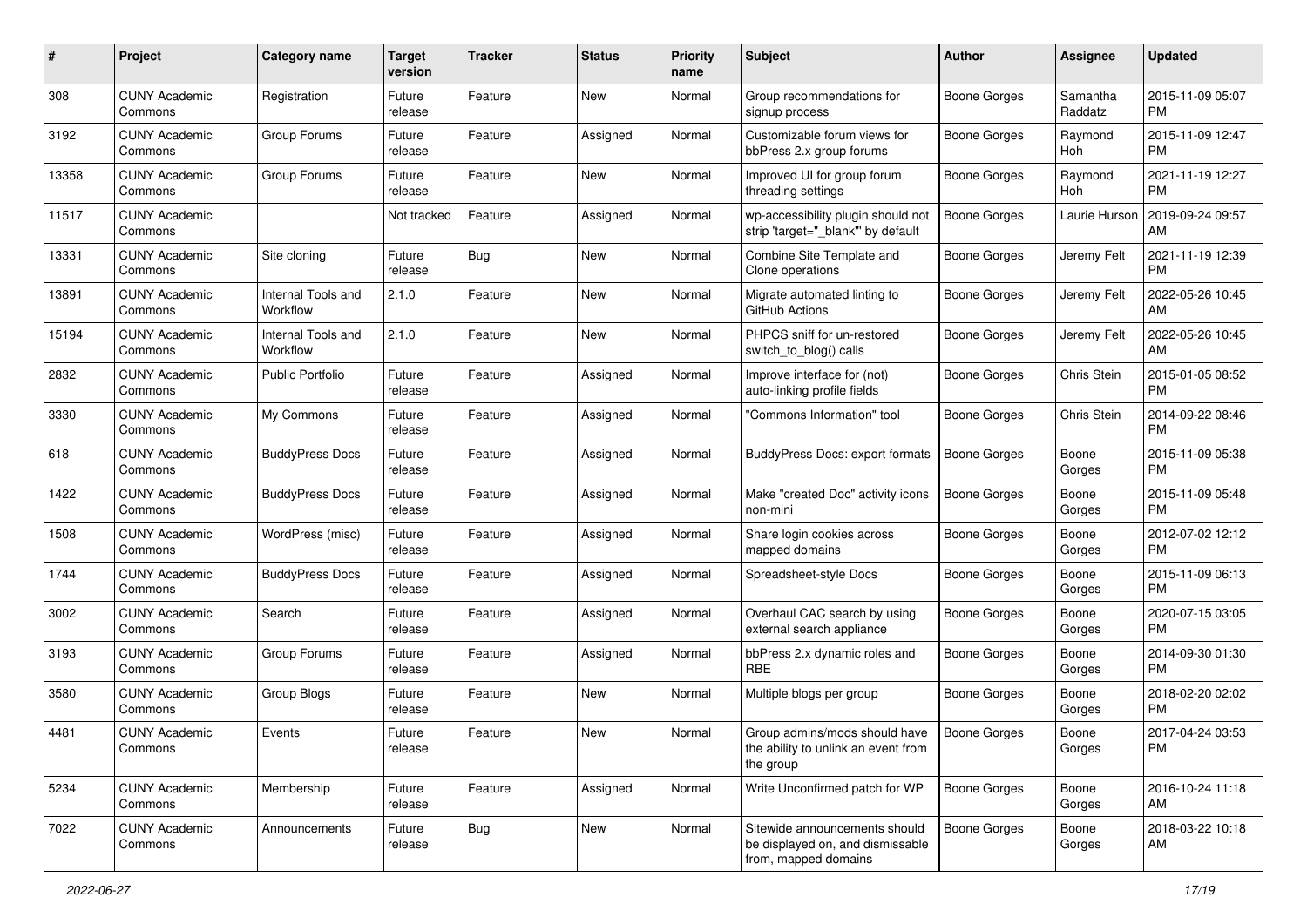| #     | <b>Project</b>                  | <b>Category name</b>       | <b>Target</b><br>version | <b>Tracker</b> | <b>Status</b>        | <b>Priority</b><br>name | <b>Subject</b>                                                                                | <b>Author</b>       | Assignee        | <b>Updated</b>                |
|-------|---------------------------------|----------------------------|--------------------------|----------------|----------------------|-------------------------|-----------------------------------------------------------------------------------------------|---------------------|-----------------|-------------------------------|
| 7663  | <b>CUNY Academic</b><br>Commons | Social Paper               | Future<br>release        | Bug            | <b>New</b>           | Normal                  | Social Paper notifications not<br>formatted correctly on secondary<br>sites                   | Boone Gorges        | Boone<br>Gorges | 2018-04-16 03:52<br><b>PM</b> |
| 9926  | <b>CUNY Academic</b><br>Commons | <b>WordPress Plugins</b>   | Future<br>release        | <b>Bug</b>     | New                  | Normal                  | twitter-mentions-as-comments<br>cron jobs can run long                                        | Boone Gorges        | Boone<br>Gorges | 2018-10-24 12:34<br><b>PM</b> |
| 10794 | <b>CUNY Academic</b><br>Commons | Performance                | Not tracked              | Bug            | New                  | Normal                  | Memcached connection<br>occasionally breaks                                                   | Boone Gorges        | Boone<br>Gorges | 2018-12-06 03:30<br><b>PM</b> |
| 11945 | <b>CUNY Academic</b><br>Commons | Reckoning                  | Future<br>release        | Feature        | Reporter<br>Feedback | Normal                  | Add Comments bubble to<br>Reckoning views                                                     | Boone Gorges        | Boone<br>Gorges | 2019-11-12 05:14<br><b>PM</b> |
| 12042 | <b>CUNY Academic</b><br>Commons | <b>Email Notifications</b> | Future<br>release        | Feature        | <b>New</b>           | Normal                  | Improved error logging for BPGES   Boone Gorges<br>send queue                                 |                     | Boone<br>Gorges | 2021-11-19 12:25<br><b>PM</b> |
| 12091 | <b>CUNY Academic</b><br>Commons | <b>Group Files</b>         | Future<br>release        | Feature        | <b>New</b>           | Normal                  | Improved pre-upload file<br>validation for bp-group-documents                                 | Boone Gorges        | Boone<br>Gorges | 2019-11-14 01:21<br><b>PM</b> |
| 12911 | <b>CUNY Academic</b><br>Commons |                            | Not tracked              | Feature        | <b>New</b>           | Normal                  | Block access to xmlrpc.php based<br>on User-Agent                                             | Boone Gorges        | Boone<br>Gorges | 2020-06-09 05:12<br><b>PM</b> |
| 13466 | <b>CUNY Academic</b><br>Commons | Cavalcade                  | Future<br>release        | Feature        | New                  | Normal                  | Automated cleanup for duplicate<br>Cavalcade tasks                                            | Boone Gorges        | Boone<br>Gorges | 2020-10-13 05:24<br><b>PM</b> |
| 13835 | <b>CUNY Academic</b><br>Commons | WordPress (misc)           | Future<br>release        | Feature        | <b>New</b>           | Normal                  | Allow OneSearch widget to have<br>'CUNY' as campus                                            | Boone Gorges        | Boone<br>Gorges | 2021-11-19 12:39<br><b>PM</b> |
| 14184 | <b>CUNY Academic</b><br>Commons | <b>Public Portfolio</b>    | Future<br>release        | Feature        | <b>New</b>           | Normal                  | Centralized mechanism for storing<br>Campus affiliations                                      | <b>Boone Gorges</b> | Boone<br>Gorges | 2022-01-04 11:35<br>AM        |
| 14309 | <b>CUNY Academic</b><br>Commons | Group Library              | Future<br>release        | Feature        | <b>New</b>           | Normal                  | Better handling of<br>bp group document file<br>download attempts when file is<br>not present | Boone Gorges        | Boone<br>Gorges | 2021-11-19 12:28<br><b>PM</b> |
| 14987 | <b>CUNY Academic</b><br>Commons | <b>WordPress Plugins</b>   | Future<br>release        | Bug            | New                  | Normal                  | Elementor update causes<br>database freeze-up                                                 | Boone Gorges        | Boone<br>Gorges | 2021-11-29 12:02<br><b>PM</b> |
| 15883 | <b>CUNY Academic</b><br>Commons |                            | 2.1.0                    | Feature        | <b>New</b>           | Normal                  | Release BPGES update                                                                          | Boone Gorges        | Boone<br>Gorges | 2022-05-26 10:39<br>AM        |
| 16092 | <b>CUNY Academic</b><br>Commons |                            | Future<br>release        | Feature        | Hold                 | Normal                  | Don't show main site in Site<br>search results                                                | Boone Gorges        | Boone<br>Gorges | 2022-05-17 03:12<br><b>PM</b> |
| 5488  | <b>CUNY Academic</b><br>Commons | Social Paper               | Future<br>release        | <b>Bug</b>     | <b>New</b>           | Normal                  | Add a "last edited by" field to<br>Social Paper group directories                             | Boone Gorges        |                 | 2016-04-21 10:05<br><b>PM</b> |
| 5489  | <b>CUNY Academic</b><br>Commons | Social Paper               | Future<br>release        | Feature        | <b>New</b>           | Normal                  | Asc/desc sorting for Social Paper<br>directories                                              | <b>Boone Gorges</b> |                 | 2016-04-21 10:06<br><b>PM</b> |
| 6332  | <b>CUNY Academic</b><br>Commons | WordPress (misc)           | Future<br>release        | Feature        | <b>New</b>           | Normal                  | Allow uploaded files to be marked<br>as private in an ad hoc way                              | Boone Gorges        |                 | 2016-10-17 11:41<br><b>PM</b> |
| 9720  | <b>CUNY Academic</b><br>Commons | Authentication             | Future<br>release        | Feature        | <b>New</b>           | Normal                  | The Commons should be an<br>oAuth provider                                                    | Boone Gorges        |                 | 2019-03-01 02:04<br>PM        |